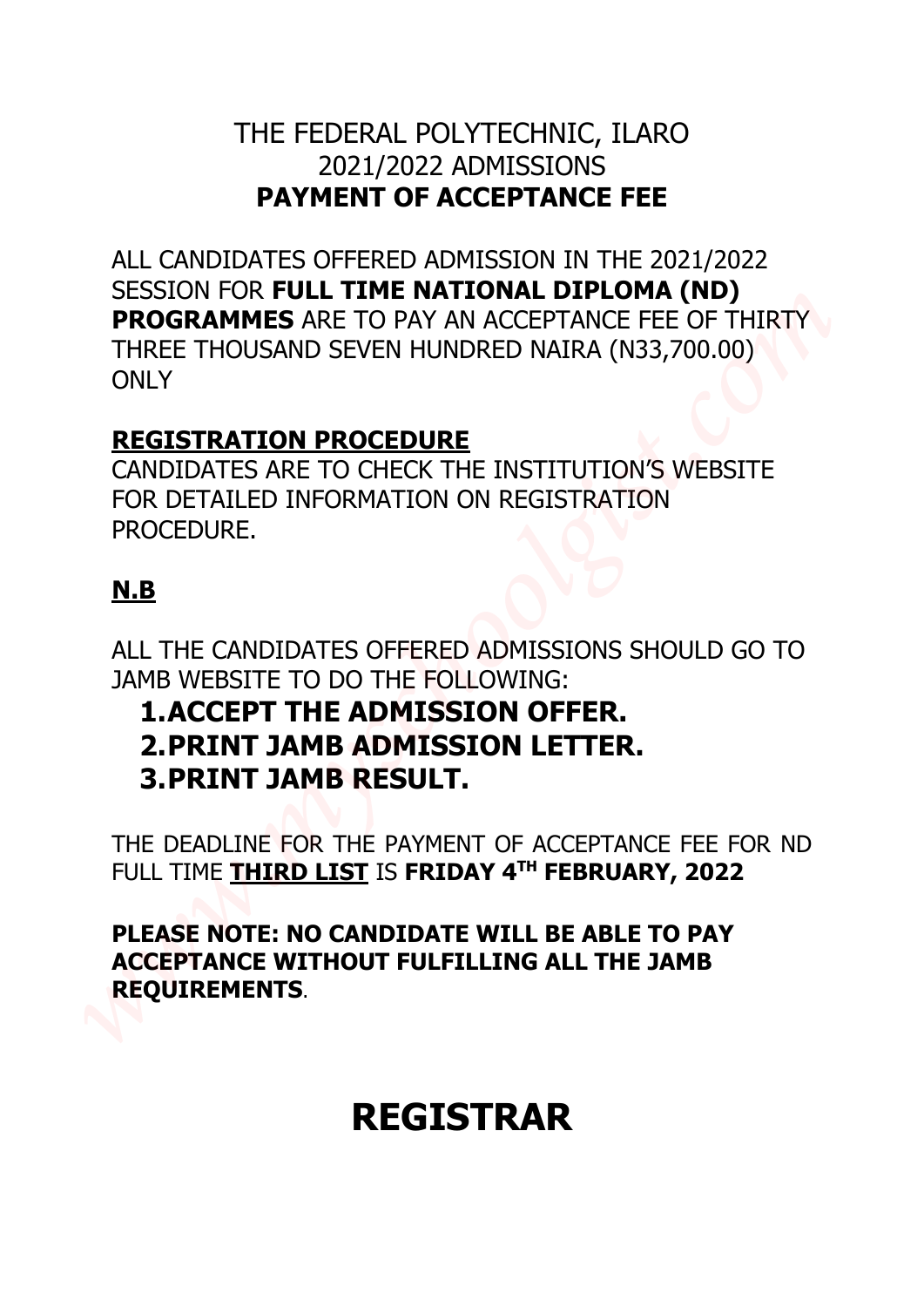## **THE FEDERAL POLYTECHNIC, ILARO**

## **GUIDELINES FOR PAYMENTS AND REGISTRATION**

All Admitted Candidates are to visit the Polytechnic website

www.federalpolyilaro.edu.ng and click on the College portal;

- $\checkmark$  Click on check admission status by using your application No. and RRR no. used to obtain the form or screening results.
- $\checkmark$  Click on Generate invoice /make payment of Acceptance Fee.
- $\checkmark$  Print the Invoice generated and proceed to any of the designated bank for Payment.
- $\checkmark$  After the payment of the acceptance fee, candidates should go back to the Portal and input the RRR number to print the School Admission Letter and Acceptance Fee Receipt.
- $\checkmark$  Proceed to the College Portal to generate School Fees Invoice and proceed to any of the designated bank for Payment.
- $\checkmark$  Input the RRR number obtained for the payment of school fees to print the School Fees Receipt.
- $\checkmark$  Complete the bio-data and fill the Course Registration Forms.
- $\checkmark$  Matriculation number is assigned after payment of school fee.
- $\checkmark$  Fill in other credentials and other information e.g Certificate of Local Government / State of Origin, Birth Certificate etc.
- $\checkmark$  Fill in the appropriate courses for the session.
- $\checkmark$  Print hard copy of the course registration form filled online and submit Four (4) copies alongside other relevant documents (SSCE, Certificate of Local Government Origin, Birth Certificate for ND students) to the School Officer while the HND students add Certificate of completion of One Year Industrial **THE FEDERAL POLYTECHNIC, ILARO**<br> **GUIDELINES FOR PAYMENTS AND REGISTRATION**<br>
All Admitted Candidates are to visit the Polytechnic website<br>
www.federabodistan.edu.na and clock on the College portal;<br>
Click on check admissi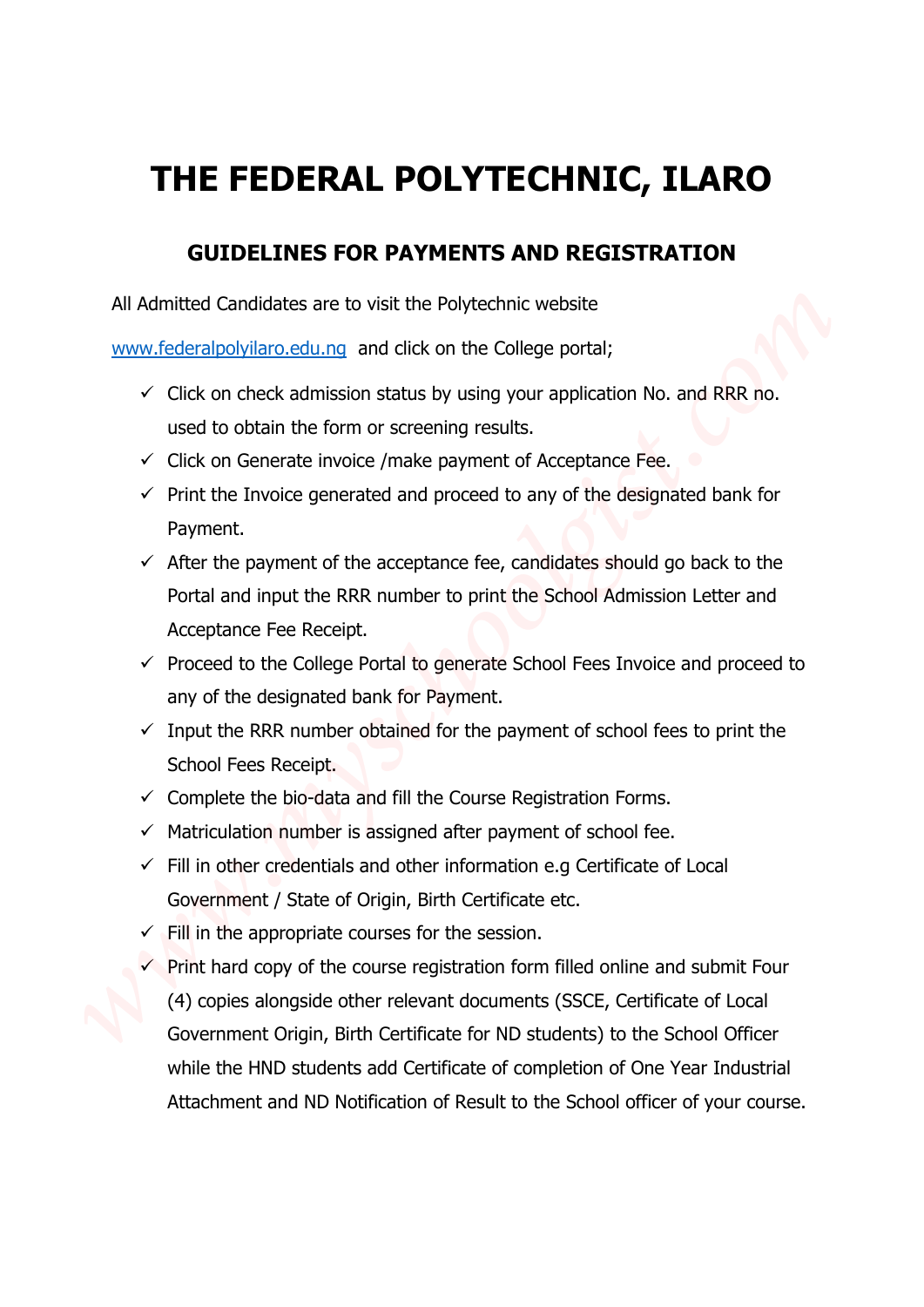### **ACCOUNTANCY**

|          |                          | <b>ACCOUNTANCY</b>                                          |
|----------|--------------------------|-------------------------------------------------------------|
| S/N      | <b>JAMB REG. NO.</b>     | <b>NAMES OF CANDIDATES</b>                                  |
| 1.       | 11350660GE               | ADEMOYE RASHIDAT ADEBISI                                    |
| 2.<br>3. | 10354863EJ               | ADEYEMI ADERONKE VICTORIA                                   |
| 4.       | 10039005DA<br>10954877DG | ADEYINKA TEMITOPE OLUWATOBI<br><b>AKINLADE PAUL AMBROSE</b> |
| 5.       | 10719000FC               | <b>BADMUS HAMID ABIODUN</b>                                 |
| 6.       | 11056410BH               | <b>BALOGUN KUNLE DAMILARE</b>                               |
| 7.       | 11027459FF               | <b>BAMIDELE SHARON ESTHER</b>                               |
| 8.       | 10042656DI               | <b>FOLAWE ADEWUMI RUTH</b>                                  |
| 9.       | 11195222AC               | KOLAWOLE AL-AMIN OLAMILEKAN                                 |
| 10.      | 10269684II               | KUMOYE IFEBISOLA PRINCESS                                   |
| 11.      | 10156906IG               | LATEEF MUHAMMED OLAMIDE                                     |
| 12.      | 10170253AJ               | <b>OBIYOMI BENEDICT OREOLUWA</b>                            |
| 13.      | 10593602IA               | <b>ODEWENWA TAIWO ISREAL</b>                                |
| 14.      | 10337416BA               | <b>OMITOGUN DEBORAH ADEDAYO</b>                             |
| 15.      | 11165567BI               | <b>ONIPEDE OLUWANIFEMI ELIZABETH</b>                        |
|          |                          |                                                             |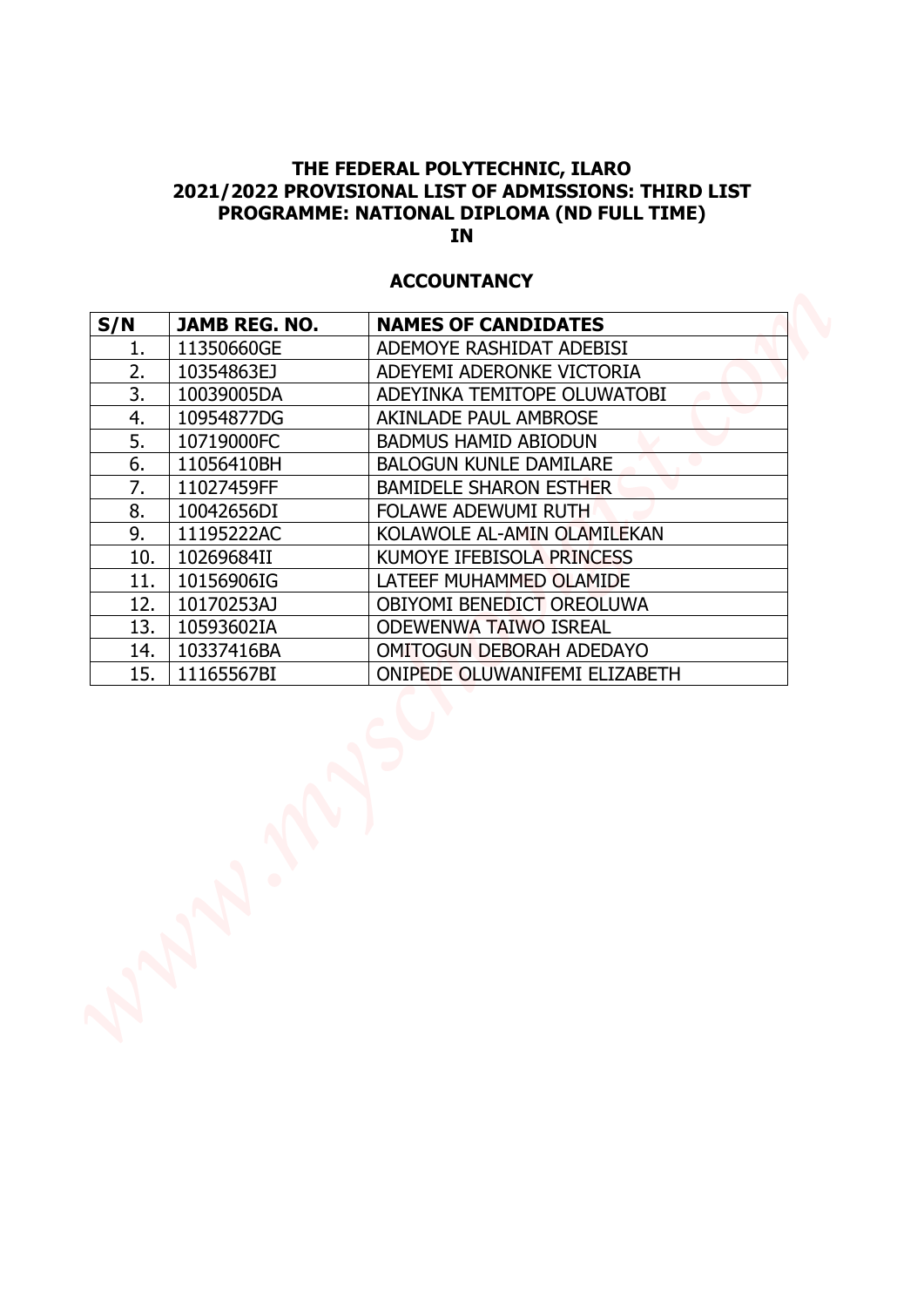### **AGRICULTURAL AND BIO-ENVIRONMENTAL ENGINEERING**

| 2.<br>10486888CF<br>AFOLABI MATTHEW MAYOKUN<br>3.<br>AKHIGBE DESTINY LOVE<br>10768508DF<br>11324131BE<br>ANIGBORO-NAPOLEON TOLUWALOPE OGHENEBRUME<br>4.<br>5.<br>10456523DH<br>SALAKO ABDULAHI OLAWALE<br>6.<br>10902280AI<br>SHITTU SAMUEL AKANNI<br>7.<br>11199252DH<br>TAIWO OLAJUWON JULIUS | S/N | <b>JAMB REG. NO.</b> | <b>NAMES OF CANDIDATES</b>  |
|-------------------------------------------------------------------------------------------------------------------------------------------------------------------------------------------------------------------------------------------------------------------------------------------------|-----|----------------------|-----------------------------|
|                                                                                                                                                                                                                                                                                                 | 1.  | 10712814ID           | ADENLE PHEBE OLUWAGBEMILEKE |
|                                                                                                                                                                                                                                                                                                 |     |                      |                             |
|                                                                                                                                                                                                                                                                                                 |     |                      |                             |
|                                                                                                                                                                                                                                                                                                 |     |                      |                             |
|                                                                                                                                                                                                                                                                                                 |     |                      |                             |
|                                                                                                                                                                                                                                                                                                 |     |                      |                             |
|                                                                                                                                                                                                                                                                                                 |     |                      |                             |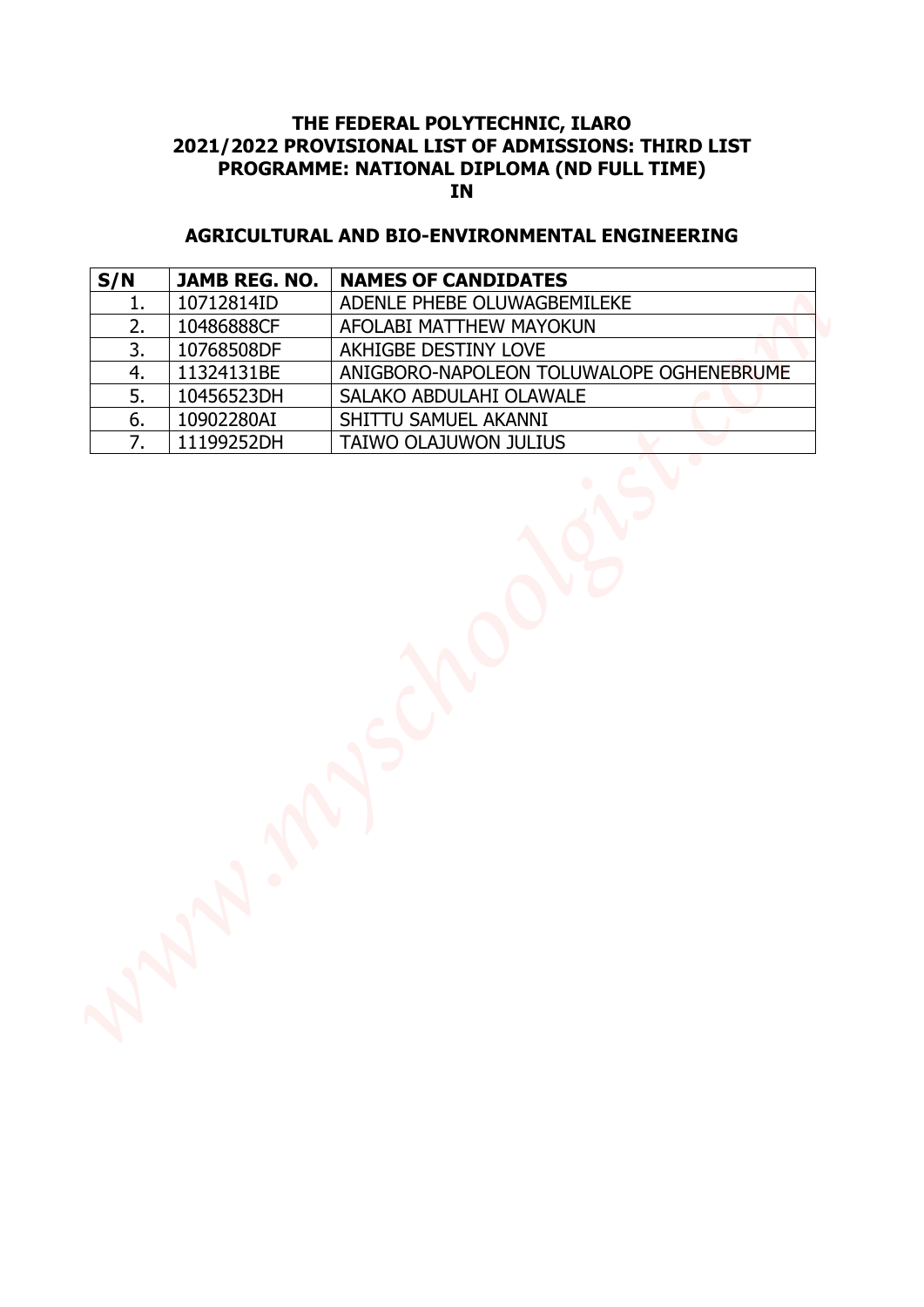# **THE FEDERAL POLYTECHNIC, ILARO 2021/2022 PROVISIONAL LIST OF ADMISSIONS: THIRD LIST PROGRAMME: NATIONAL DIPLOMA (ND FULL TIME) IN EXECUTE ANTIONAL LIST OF ADMISSIONS: THERE LIST<br>PROGRAMME: NATIONAL LIST OF ADMISSIONS: THERE LIST<br>
<b>AGRICULTURAL TECHNOLOGY**<br> **AGRICULTURAL TECHNOLOGY**<br> **AGRICULTURAL TECHNOLOGY**<br>
<u>AGRICULTURAL TECHNOLOGY<br>
2. 10542962AB </u>

### **AGRICULTURAL TECHNOLOGY**

| S/N | JAMB REG. NO. | <b>NAMES OF CANDIDATES</b>  |
|-----|---------------|-----------------------------|
|     | 10298038JF    | ' ADESANYA QUADRI OLUWATOBI |
|     | 10542962AB    | KAREEM HIQMOT OLAJUMOKE     |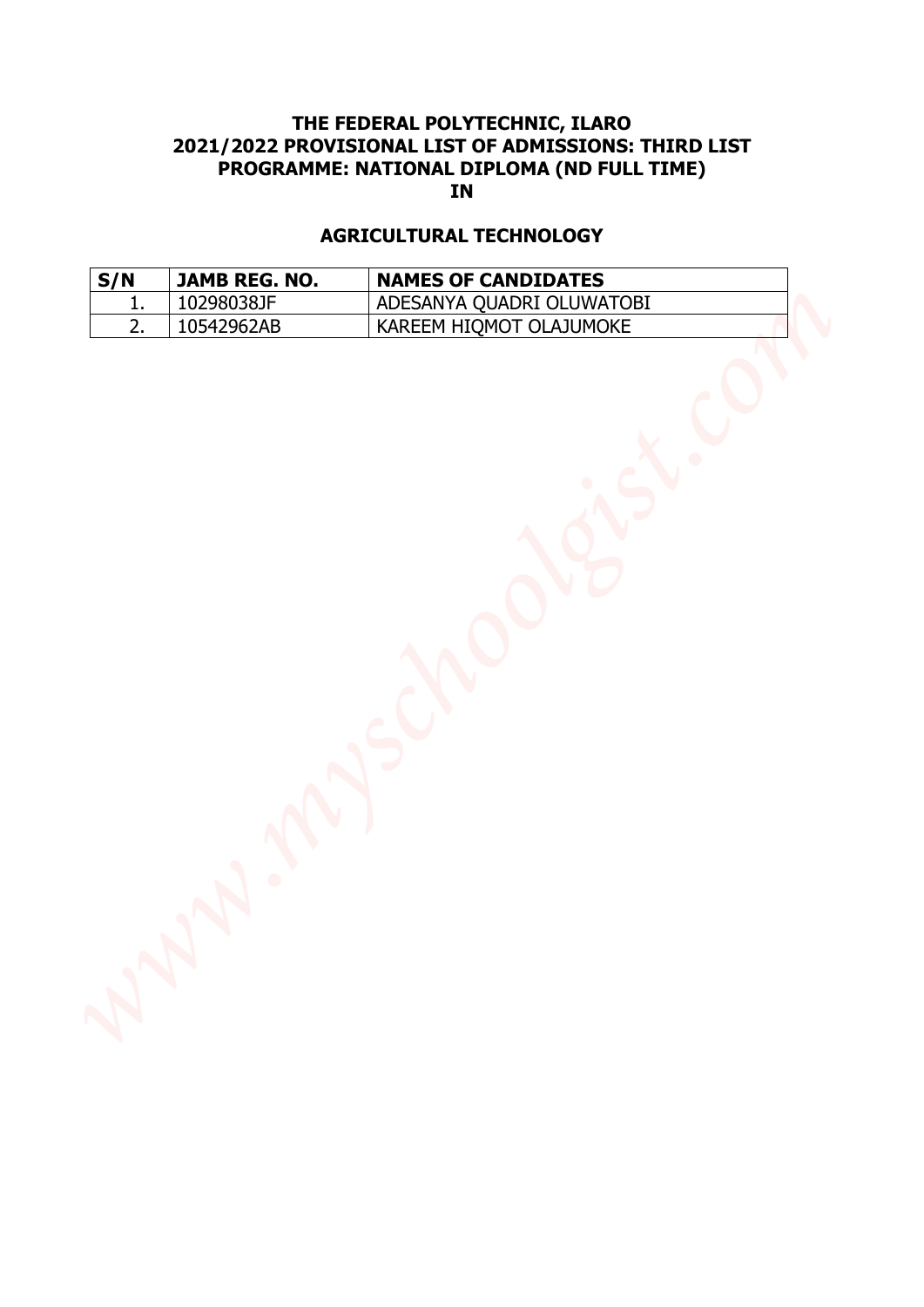### **ART AND DESIGN**

|     |               | <b>ART AND DESIGN</b>          |  |
|-----|---------------|--------------------------------|--|
| S/N | JAMB REG. NO. | <b>NAMES OF CANDIDATES</b>     |  |
| 1.  | 10937075JC    | ADARA JOEL BOLUWATIFE          |  |
| 2.  | 10698622HG    | ADEGBOLA ONAOPEMIPO SAMUEL     |  |
| 3.  | 10018007HB    | ADEKUNLE DANIEL OLUWAPAMILERIN |  |
| 4.  | 10807315BE    | FATOBI SANUBOMI DAVID          |  |
|     |               |                                |  |
|     |               | $\mathsf{S}$                   |  |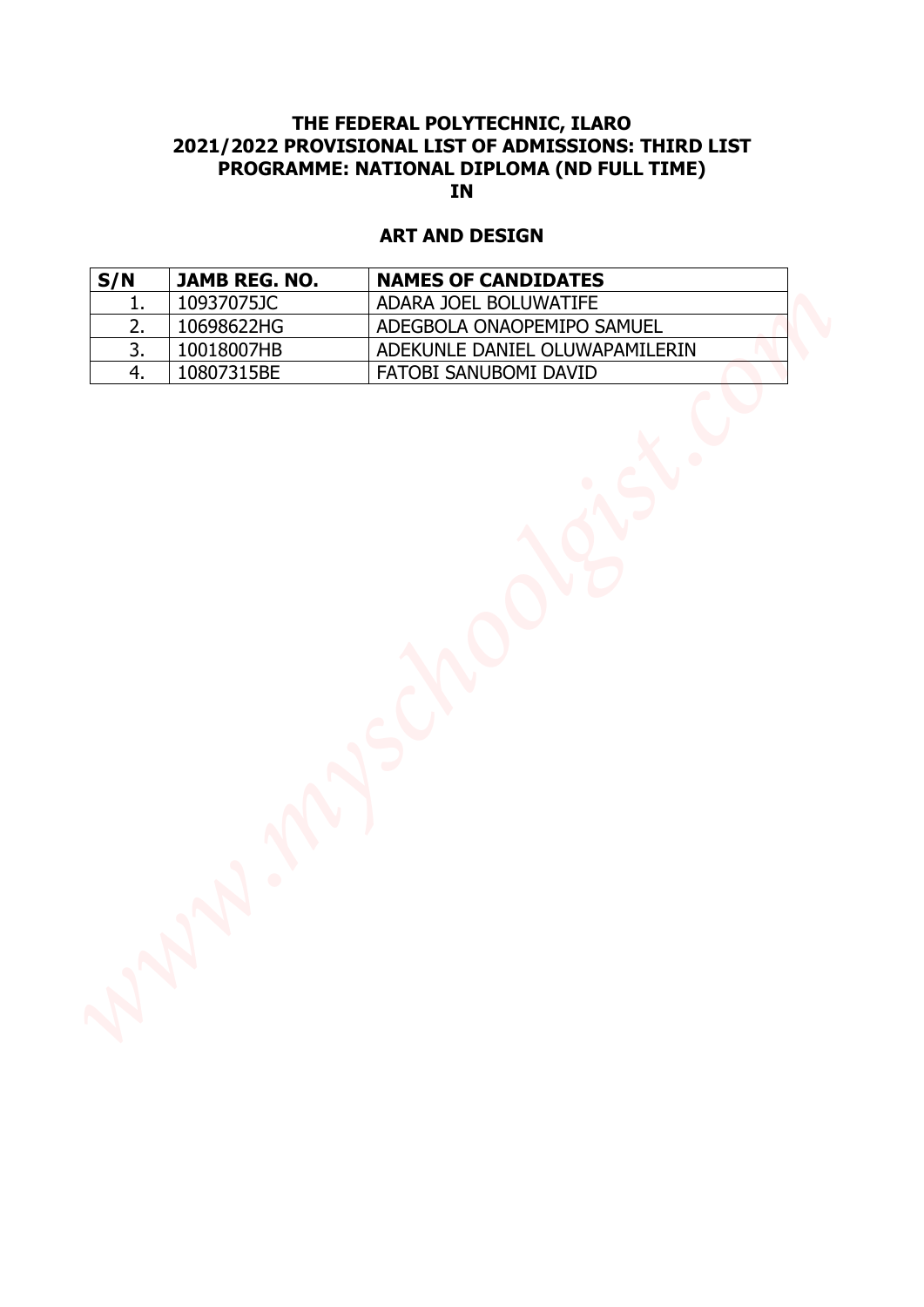### **BANKING AND FINANCE**

| 1.<br>2.<br>10343067DC<br>BELLO MARIAM FEYISARA<br>3.<br>11034368IG<br><b>GANIYU HUSSEIN MAYOWA</b><br>IDUH BLESSING ENE<br>4.<br>11044532FC<br>5.<br>11156822GD<br><b>IGE ITUNNU ESTHER</b><br>6.<br>10577193DB<br><b>OJO OLAITAN MERCY</b><br>7.<br>10534348EB<br>SOLADOYE FAVOUR ANUOLUWAPO | S/N | JAMB REG. NO. | <b>NAMES OF CANDIDATES</b> |  |
|------------------------------------------------------------------------------------------------------------------------------------------------------------------------------------------------------------------------------------------------------------------------------------------------|-----|---------------|----------------------------|--|
|                                                                                                                                                                                                                                                                                                |     | 10456356FD    | ADEGBEMI SULIAH ENIOLA     |  |
|                                                                                                                                                                                                                                                                                                |     |               |                            |  |
|                                                                                                                                                                                                                                                                                                |     |               |                            |  |
|                                                                                                                                                                                                                                                                                                |     |               |                            |  |
|                                                                                                                                                                                                                                                                                                |     |               |                            |  |
|                                                                                                                                                                                                                                                                                                |     |               |                            |  |
|                                                                                                                                                                                                                                                                                                |     |               |                            |  |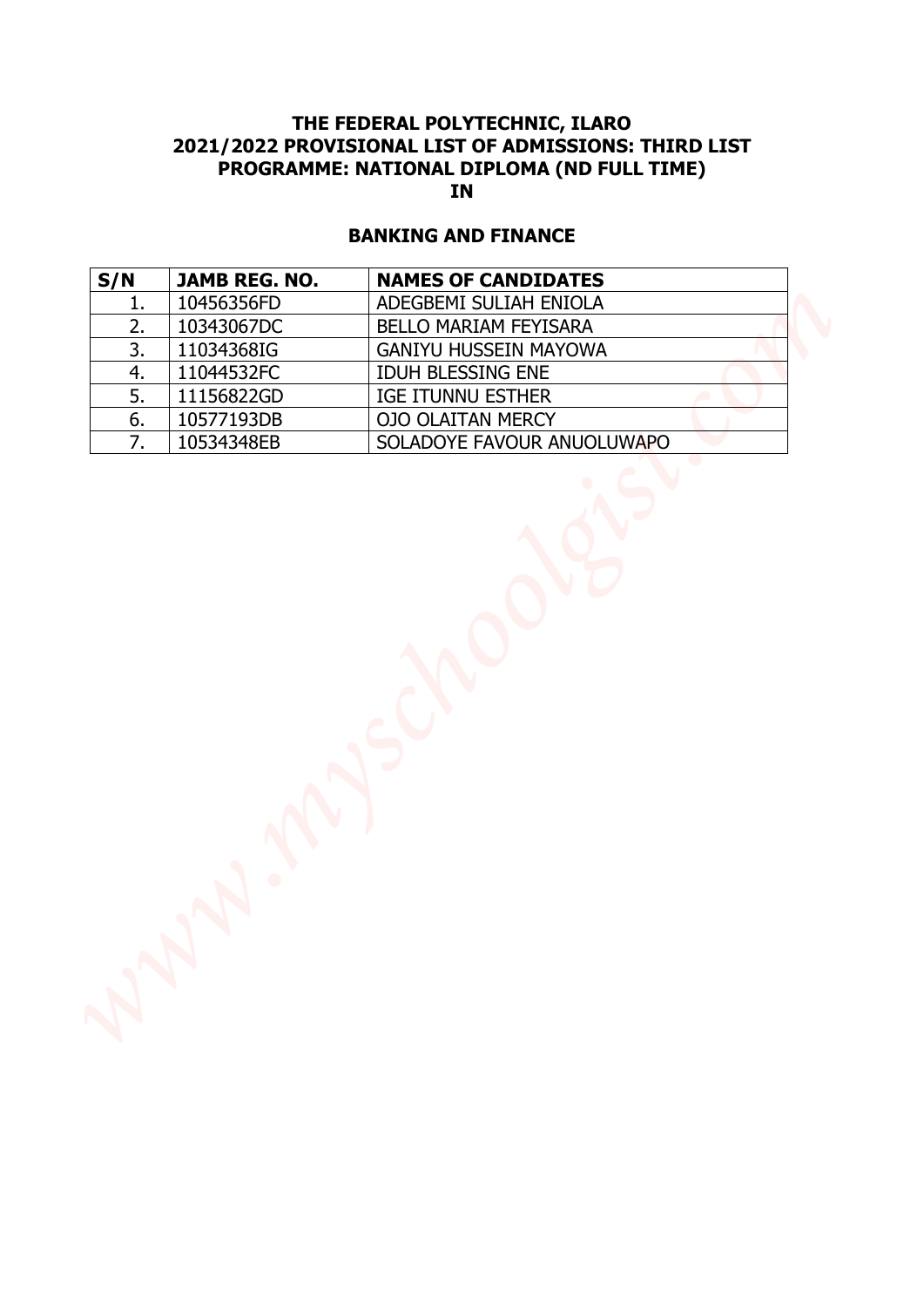### **BUILDING TECHNOLOGY**

| S/N | <b>JAMB REG. NO.</b> | <b>NAMES OF CANDIDATES</b>    |
|-----|----------------------|-------------------------------|
|     | 11112465FA           | ADEGOKE JOSHUA OLUWATIMILEYIN |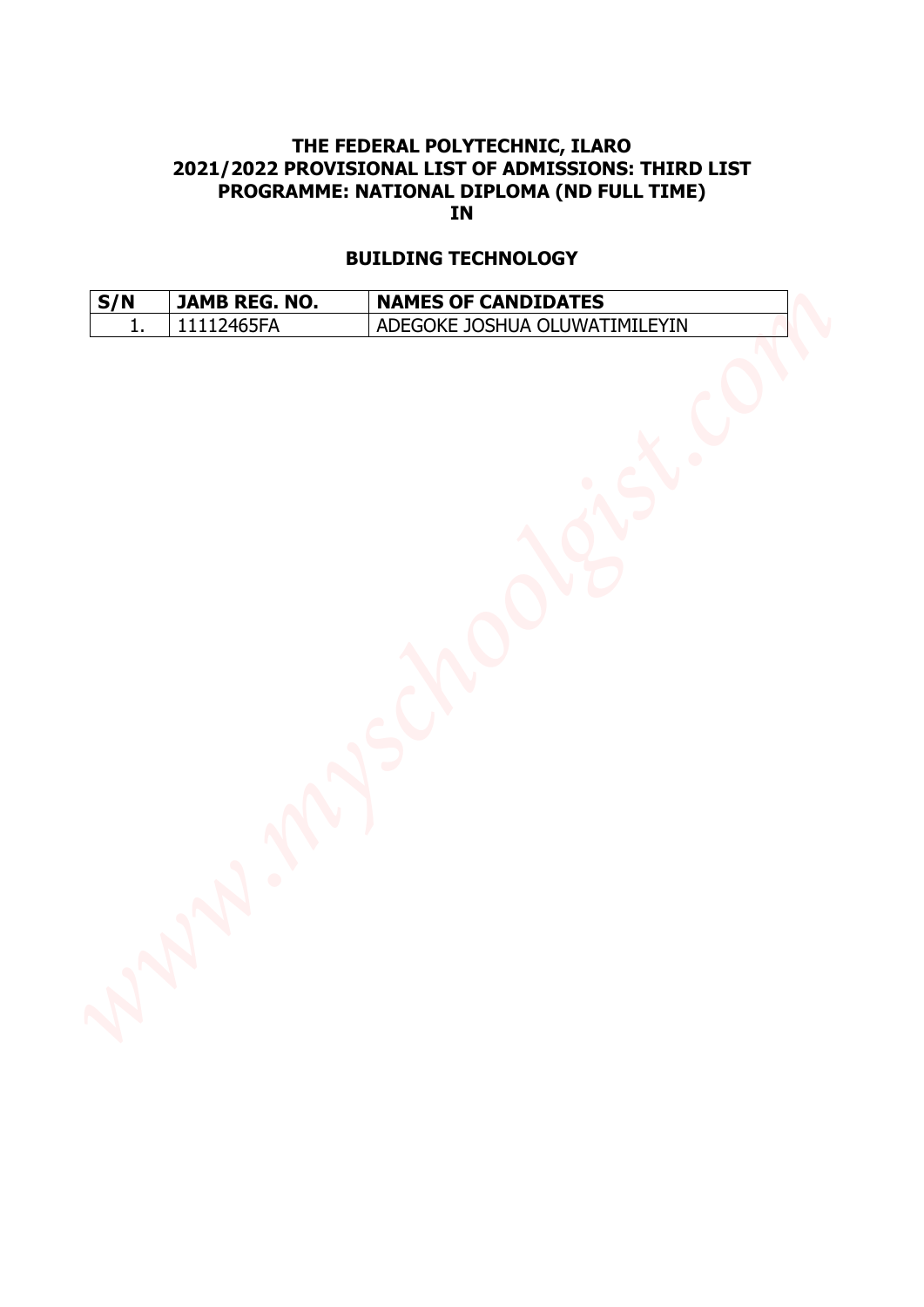### **BUSINESS ADMINISTRATION**

| ADEREMI MICHAEL OLUWATOBI<br>1.<br>2.<br>11078780DB<br>AKINDELE YETUNDE OLOLADE<br>3.<br>11042145DF<br>AKINREMI BOLANLE ANIKE<br>4.<br>10221394EA<br><b>JOLAJESU SANDRA ITUNU</b><br>5.<br>11216575GA<br>OLOWOGBENDU AZEEZAT ENIOLA<br>6.<br>OLUBODE PRECIOUS OYINDAMOLA<br>10814732HD<br>7.<br>VALIANT OKUBOERE LOVETH<br>10024699HE | S/N | <b>JAMB REG. NO.</b> | <b>NAMES OF CANDIDATES</b> |
|---------------------------------------------------------------------------------------------------------------------------------------------------------------------------------------------------------------------------------------------------------------------------------------------------------------------------------------|-----|----------------------|----------------------------|
|                                                                                                                                                                                                                                                                                                                                       |     | 10713123CJ           |                            |
|                                                                                                                                                                                                                                                                                                                                       |     |                      |                            |
|                                                                                                                                                                                                                                                                                                                                       |     |                      |                            |
|                                                                                                                                                                                                                                                                                                                                       |     |                      |                            |
|                                                                                                                                                                                                                                                                                                                                       |     |                      |                            |
|                                                                                                                                                                                                                                                                                                                                       |     |                      |                            |
|                                                                                                                                                                                                                                                                                                                                       |     |                      |                            |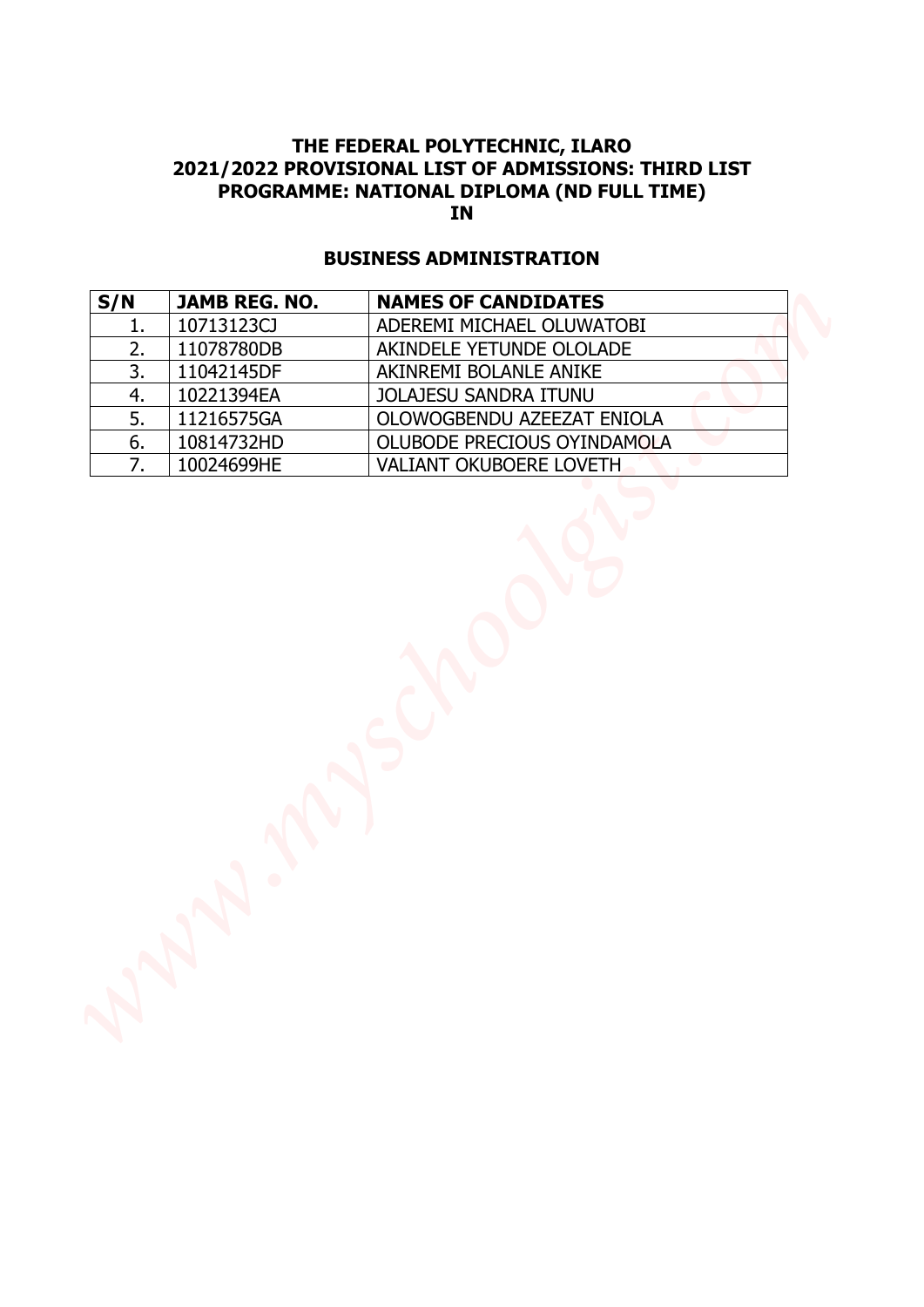### **CIVIL ENGINEERING**

|          |                          | <b>IN</b>                                     |  |
|----------|--------------------------|-----------------------------------------------|--|
|          |                          | <b>CIVIL ENGINEERING</b>                      |  |
| S/N      | JAMB REG. NO.            | <b>NAMES OF CANDIDATES</b>                    |  |
| 1.<br>2. | 10541564CE<br>10795308EI | HANSON ISRAEL HANSON<br>OLONADE PETER ABIODUN |  |
| 3.       | 11234785EB               | OWOLABI AYOKANMI OKIKIJESU                    |  |
|          |                          | ANYSY                                         |  |
|          |                          |                                               |  |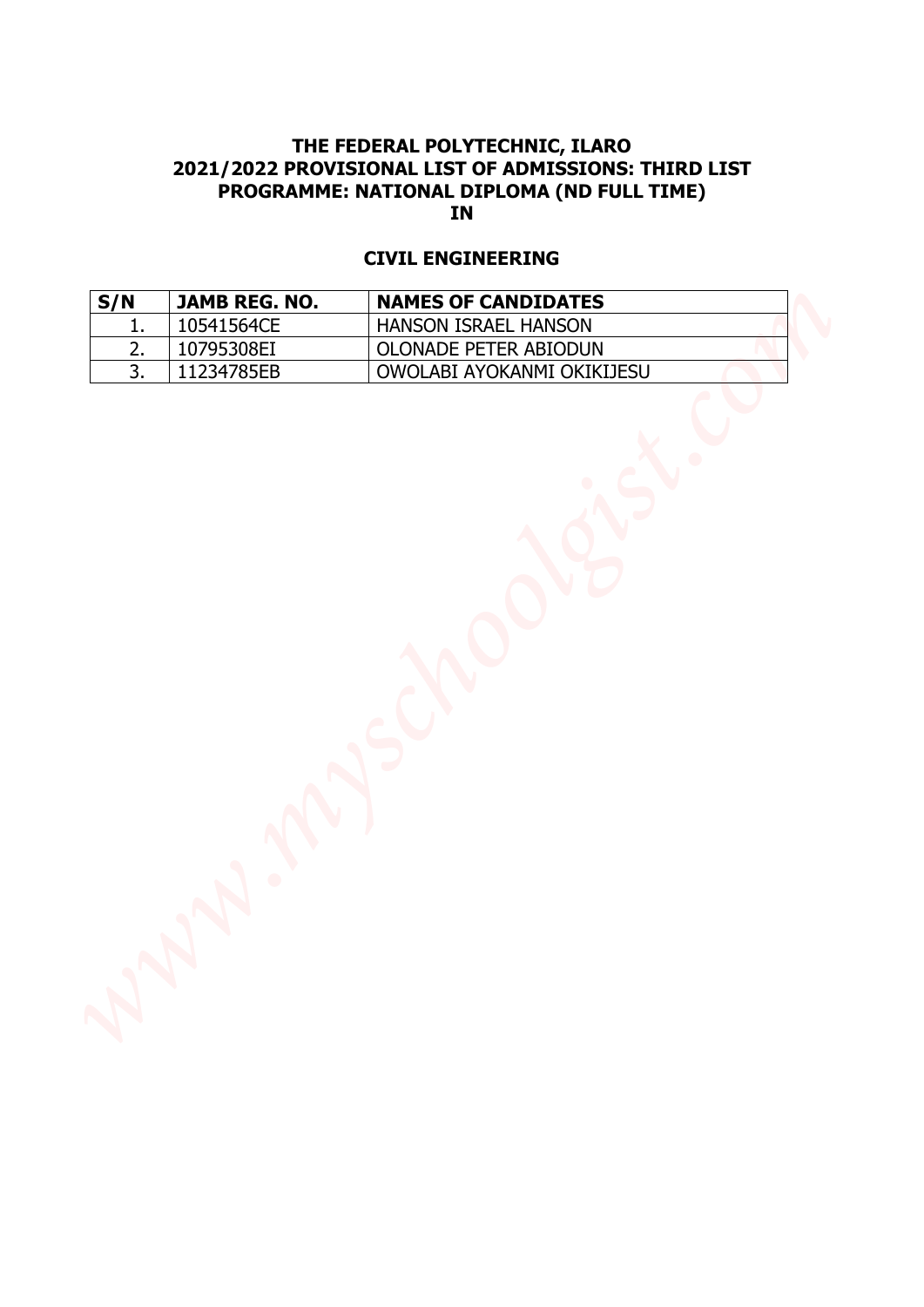### **COMPUTER ENGINEERING**

| JAMB REG. NO.<br>10180359FC<br>10388723CI<br>11174986IF<br>10691104CJ<br>10760082JD<br>10405169GD | <b>NAMES OF CANDIDATES</b><br>ABDULKAREEM ABDULMOJEED AJAO<br>BANKOLE ISAAC OLAOLUWA<br>ENOKELA AUGUSTINE OKWOLI<br>ODEBODE VICTOR DOLAPO<br>ODUGBAYI DAVID OPEYEMI<br>SHITTU BASIT ADEOLA |
|---------------------------------------------------------------------------------------------------|--------------------------------------------------------------------------------------------------------------------------------------------------------------------------------------------|
|                                                                                                   |                                                                                                                                                                                            |
|                                                                                                   |                                                                                                                                                                                            |
|                                                                                                   |                                                                                                                                                                                            |
|                                                                                                   |                                                                                                                                                                                            |
|                                                                                                   |                                                                                                                                                                                            |
|                                                                                                   |                                                                                                                                                                                            |
|                                                                                                   | $\mathbb{S}$                                                                                                                                                                               |
|                                                                                                   | $\mathcal{N}$                                                                                                                                                                              |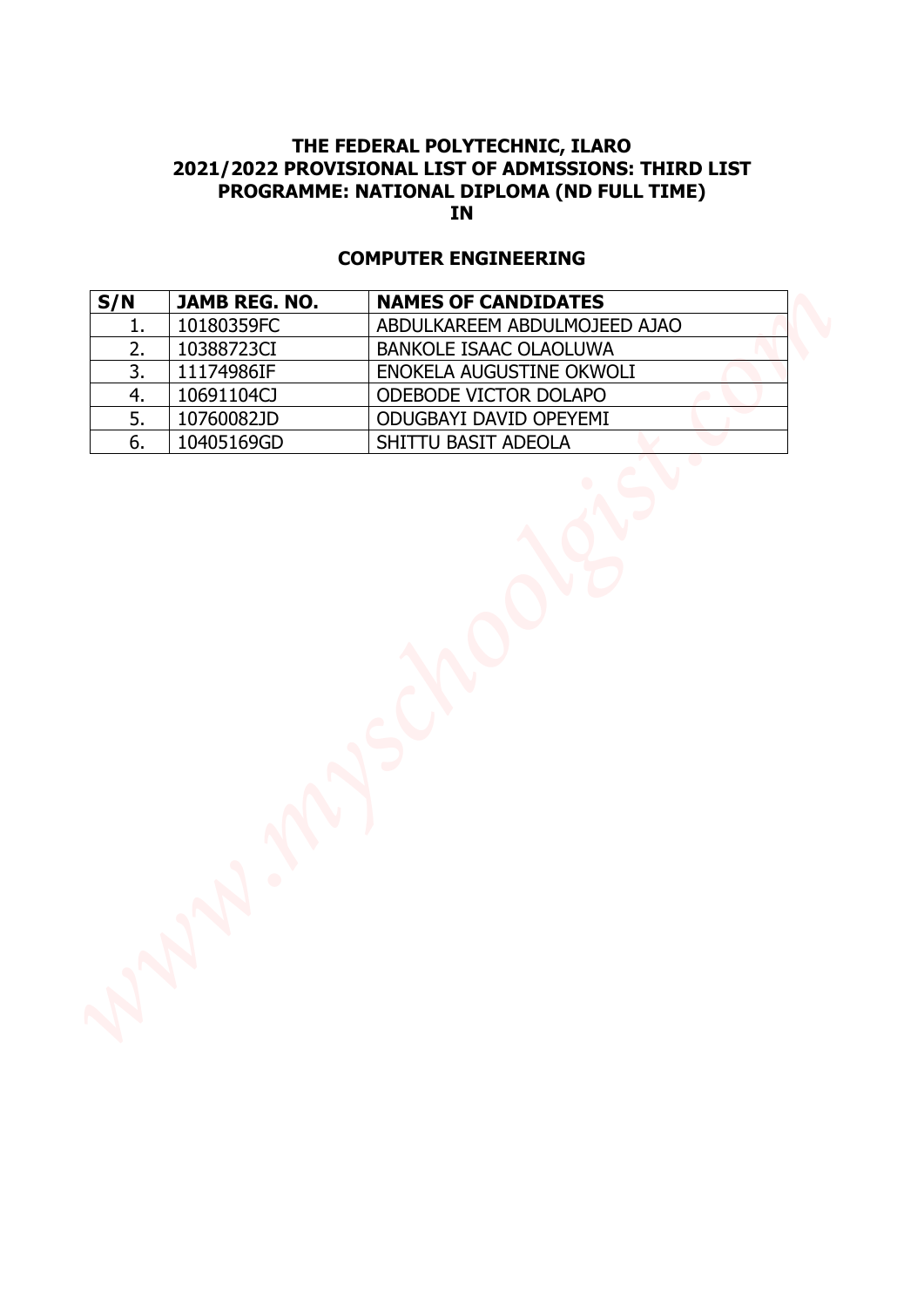### **COMPUTER SCIENCE**

|          |                          | <b>COMPUTER SCIENCE</b>                         |  |
|----------|--------------------------|-------------------------------------------------|--|
| S/N      | JAMB REG. NO.            | <b>NAMES OF CANDIDATES</b>                      |  |
| 1.       | 10418885ED               | ADEKOYA ADEBOYE DAVID                           |  |
| 2.       | 10631658IB               | ADESHINA JOHN ADEDOYIN                          |  |
| 3.       | 10966460BD               | OLADIMEJI MALIK OLUWATIMILEHIN                  |  |
| 4.<br>5. | 11092231DA<br>10903894BG | OLAYINKA QUADRI OLATOYE<br>SAMUEL CALEB OLOLADE |  |
|          |                          |                                                 |  |
|          | <b>M</b>                 | $\mathbb{S}$                                    |  |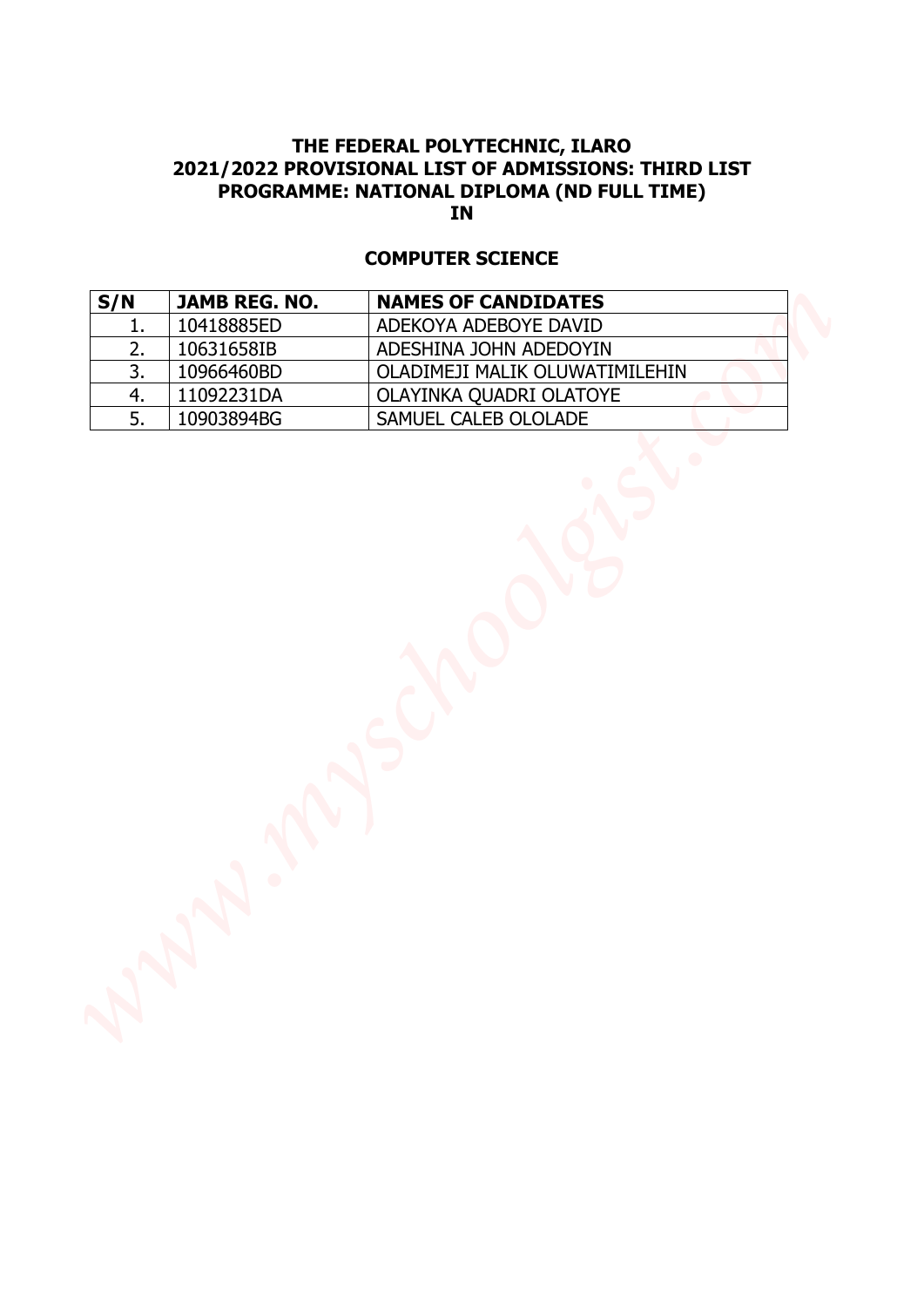### **ELECTRICAL ENGINEERING**

| 11247818DD<br>ADEYEYE FLOURISH ADEOLUWAROTIIMI<br>1.<br>2.<br>11247861AB<br>AKINYEMI HAASTRUP OLUWAPELUMI<br>3.<br>10181863AC<br>ASEGBA FAVOUR URESHEMEH<br>4.<br>10675948AE<br>AWOSANYA OLAJIDE OMOGBOLAHAN<br>5.<br>10225649HJ<br>DURODOLA OLAYINKA QUADRI<br>6.<br>OWOLABI PRECIOUS DAMILARE<br>10093348FI | S/N | JAMB REG. NO. | <b>NAMES OF CANDIDATES</b> |
|---------------------------------------------------------------------------------------------------------------------------------------------------------------------------------------------------------------------------------------------------------------------------------------------------------------|-----|---------------|----------------------------|
|                                                                                                                                                                                                                                                                                                               |     |               |                            |
|                                                                                                                                                                                                                                                                                                               |     |               |                            |
|                                                                                                                                                                                                                                                                                                               |     |               |                            |
|                                                                                                                                                                                                                                                                                                               |     |               |                            |
|                                                                                                                                                                                                                                                                                                               |     |               |                            |
|                                                                                                                                                                                                                                                                                                               |     |               |                            |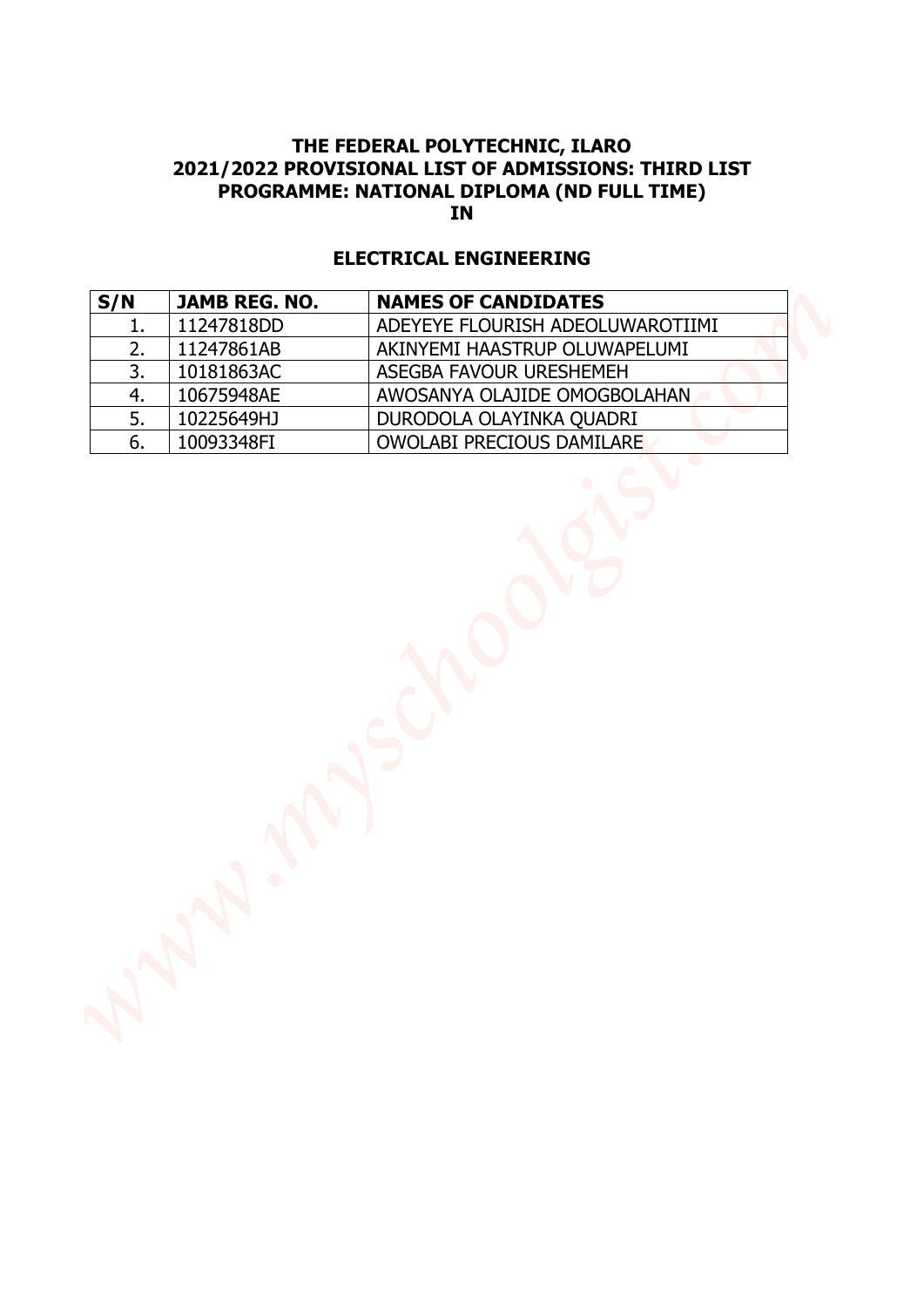### **ESTATE MANAGEMENT AND VALUATION**

|           |                                    | 2021/2022 PROVISIONAL LIST OF ADMISSIONS: THIRD LIST<br>PROGRAMME: NATIONAL DIPLOMA (ND FULL TIME)<br><b>IN</b> |  |
|-----------|------------------------------------|-----------------------------------------------------------------------------------------------------------------|--|
|           |                                    | <b>ESTATE MANAGEMENT AND VALUATION</b>                                                                          |  |
| S/N<br>1. | <b>JAMB REG. NO.</b><br>10837005IH | <b>NAMES OF CANDIDATES</b><br>KOYA YEWANDE HERRIETA                                                             |  |
| 2.        | 10727744BA                         | ODUYOMI AYOMIDE TIMOTHY                                                                                         |  |
| 3.        | 10894890GC                         | SHOOLA AYOMIDE OPEYEMI                                                                                          |  |
|           |                                    |                                                                                                                 |  |
|           |                                    | $\mathsf{S}$                                                                                                    |  |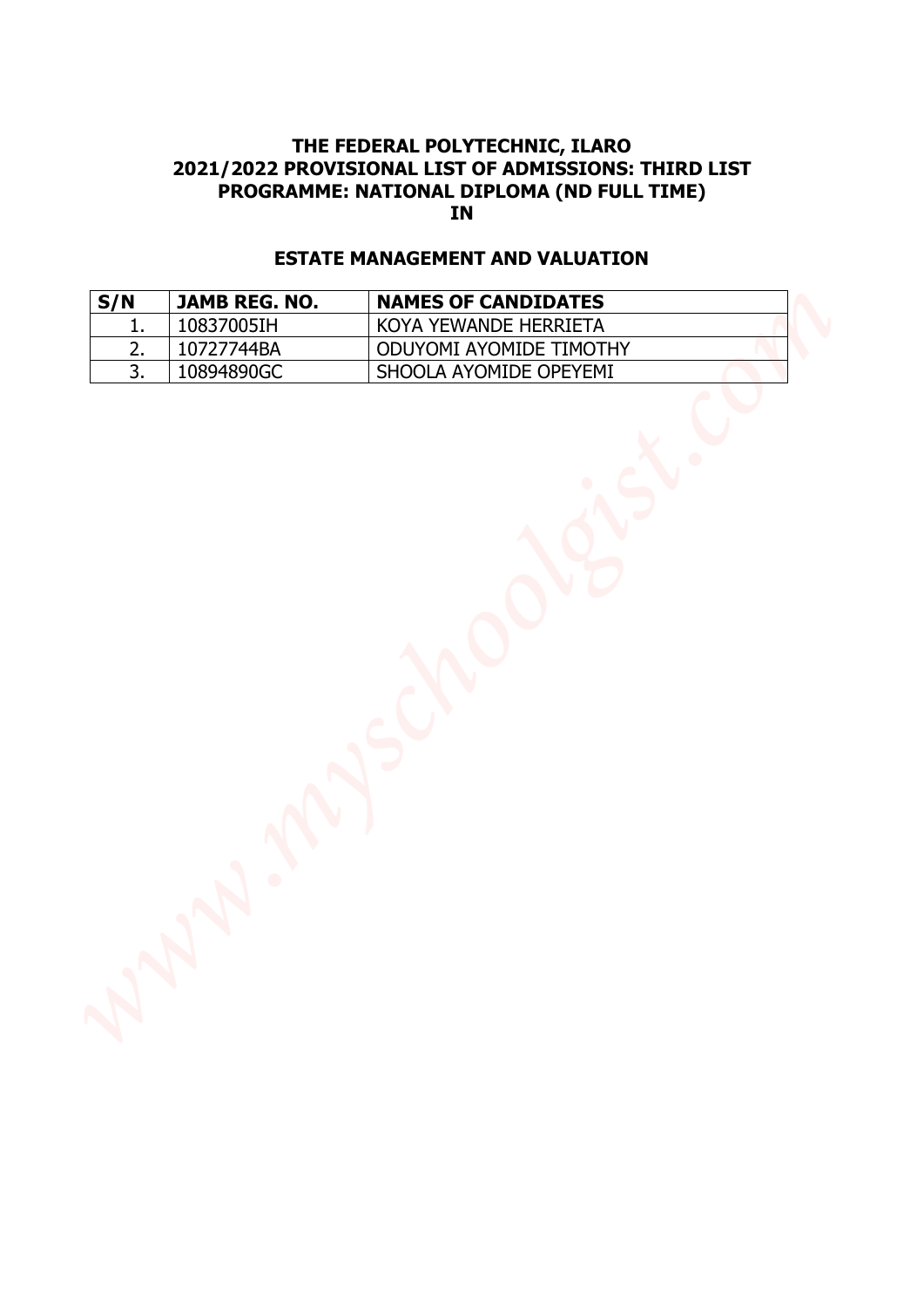### **FOOD TECHNOLOGY**

| S/N | <b>JAMB REG. NO.</b> | <b>NAMES OF CANDIDATES</b> |
|-----|----------------------|----------------------------|
|     | 11021155FC           | AKANO JESUTOFUNMI JOSHUA   |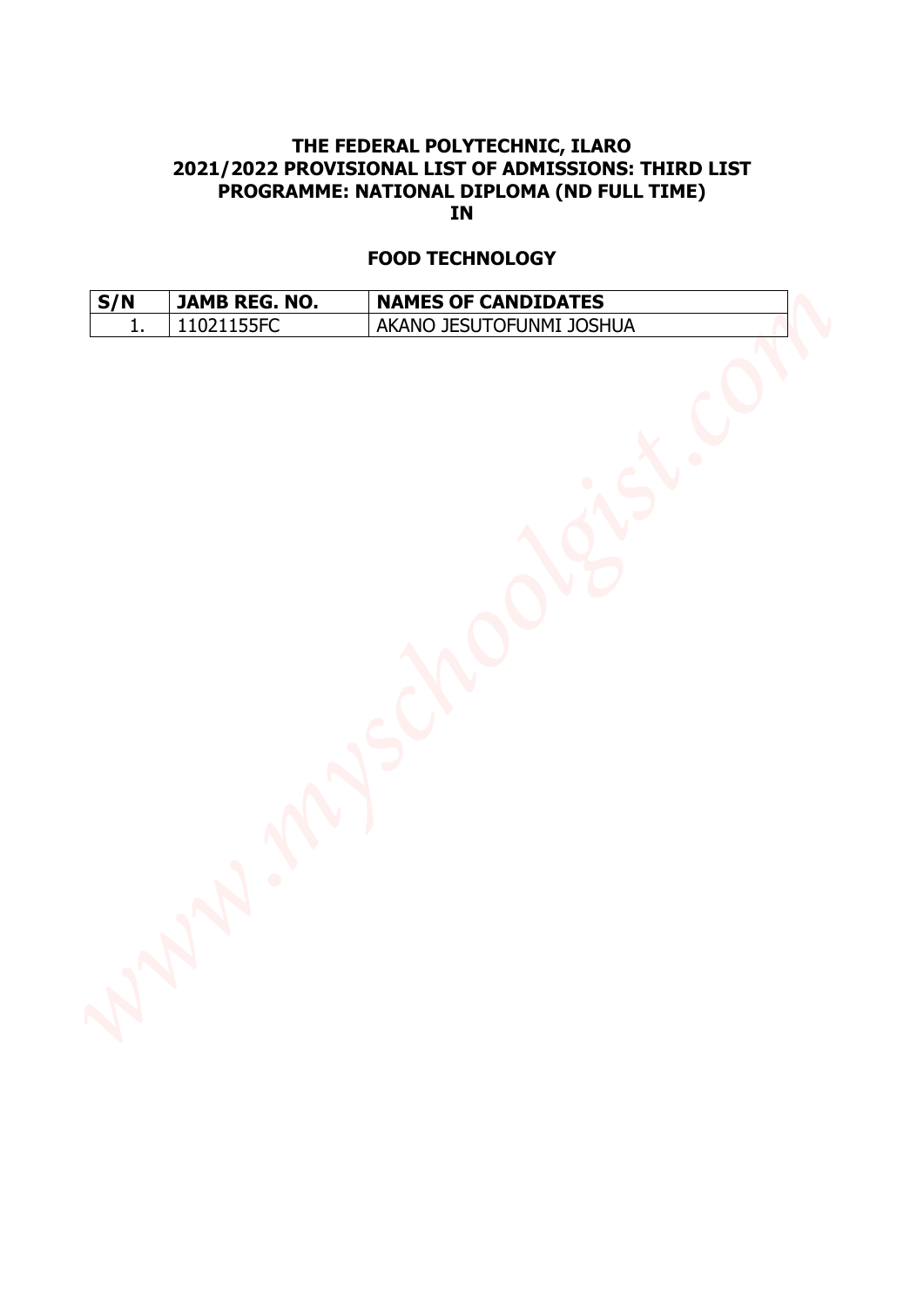### **HOSPITALITY MANAGEMENT**

| S/N<br>1. | <b>JAMB REG. NO.</b>     |                                                 |
|-----------|--------------------------|-------------------------------------------------|
|           |                          | <b>NAMES OF CANDIDATES</b>                      |
|           | 10986621FI               | AMINU ADEMOLA TOHEEB                            |
| 2.        | 10309029AF               | EBONG COMFORT IDONGESIT                         |
| 3.        | 10241112FG               | FARAYIBI EBENEZER TEMITOPE                      |
| 4.        | 10637042DB               | OJO FUNMILAYO CHRISTIANAH                       |
| 5.        | 10640287JD               | OMENKA GLORIA GRACE                             |
| 6.<br>7.  | 10593509GI               | SALAMI AZEEZ OLAMILEKAN                         |
| 8.        | 10568226GD<br>11147858IG | SANYA OLUFUNMILADE MARY<br>SHOFU ADIJAT AYOMIDE |
|           | N                        |                                                 |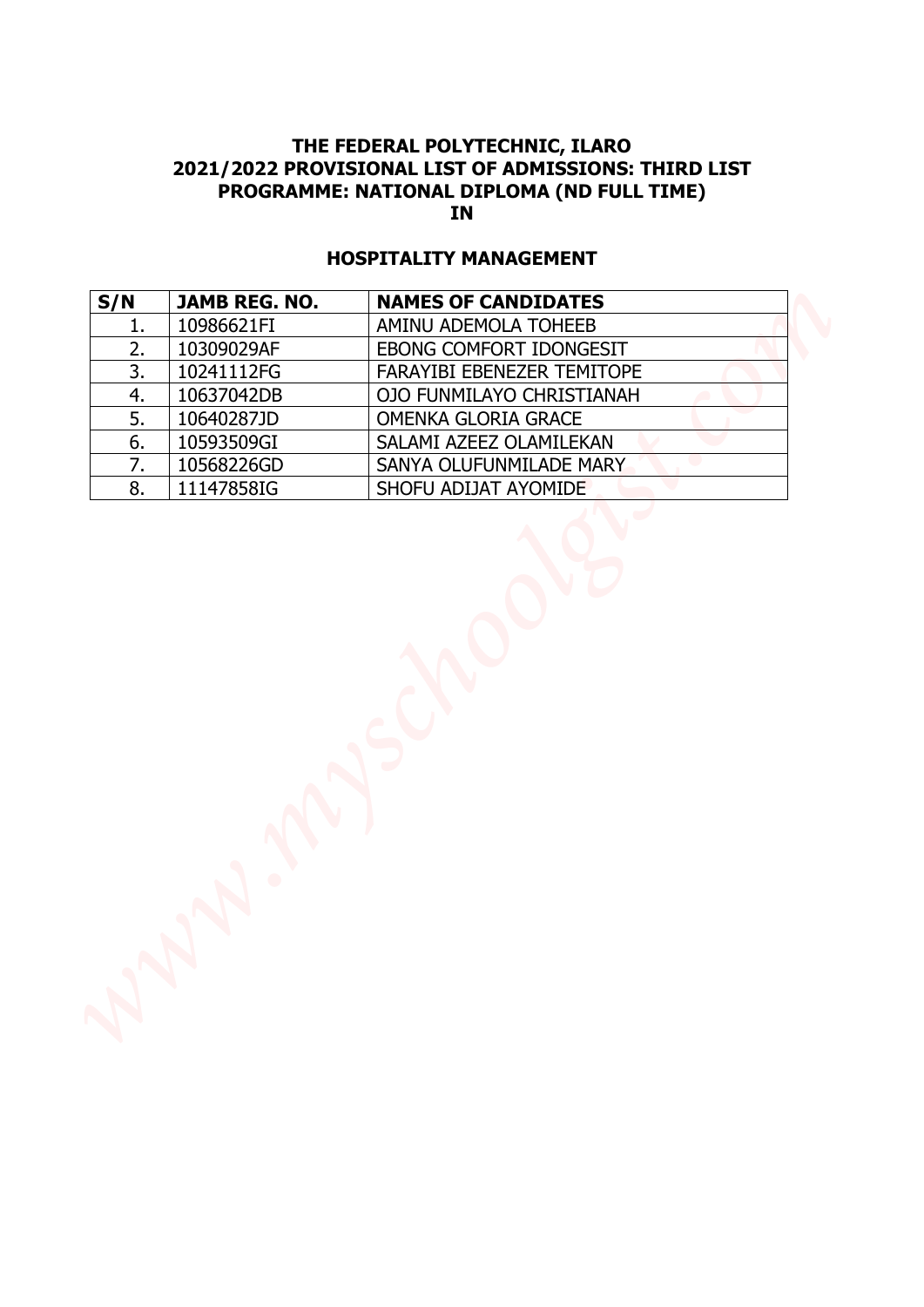### **INSURANCE**

|          |                          | <b>INSURANCE</b>                                   |
|----------|--------------------------|----------------------------------------------------|
| S/N      | <b>JAMB REG. NO.</b>     | <b>NAMES OF CANDIDATES</b>                         |
| 1.       | 10516129IH               | AARON OLUWASEUN PELUMI                             |
| 2.       | 10395883IC               | ADEBOSIN PRECIOUS ESTHER                           |
| 3.       | 10474722FB               | ADEYEMO SOFIAT ADEBIMPE                            |
| 4.<br>5. | 10934248DH<br>10858346IE | AJAYI TOLULOPE GOODNEWS                            |
| 6.       | 11053497CG               | AKINTAYO SOLOMON OLUWASEYI<br>AMOO OLUWAKEMI ABEBI |
| 7.       | 10315719BE               | <b>BALOGUN AYOMIDE ALIMAT</b>                      |
| 8.       | 10162250FJ               | HAMZAT MARIAM IBIDUNNI                             |
| 9.       | 10845580GH               | KOMOLAFE ELIZABETH ARINOLA                         |
| 10.      | 10210356HH               | OROPO ABOSEDE ZAINAB                               |
| 11.      | 10956822CB               | RAJI SEKINAT OMOTOLA                               |
| 12.      | 10814854JF               | <b>SESAY MARY JENEBA</b>                           |
| 13.      | 11185434HC               | TAIWO ABDULWAHAB OLAMIDE                           |
|          |                          |                                                    |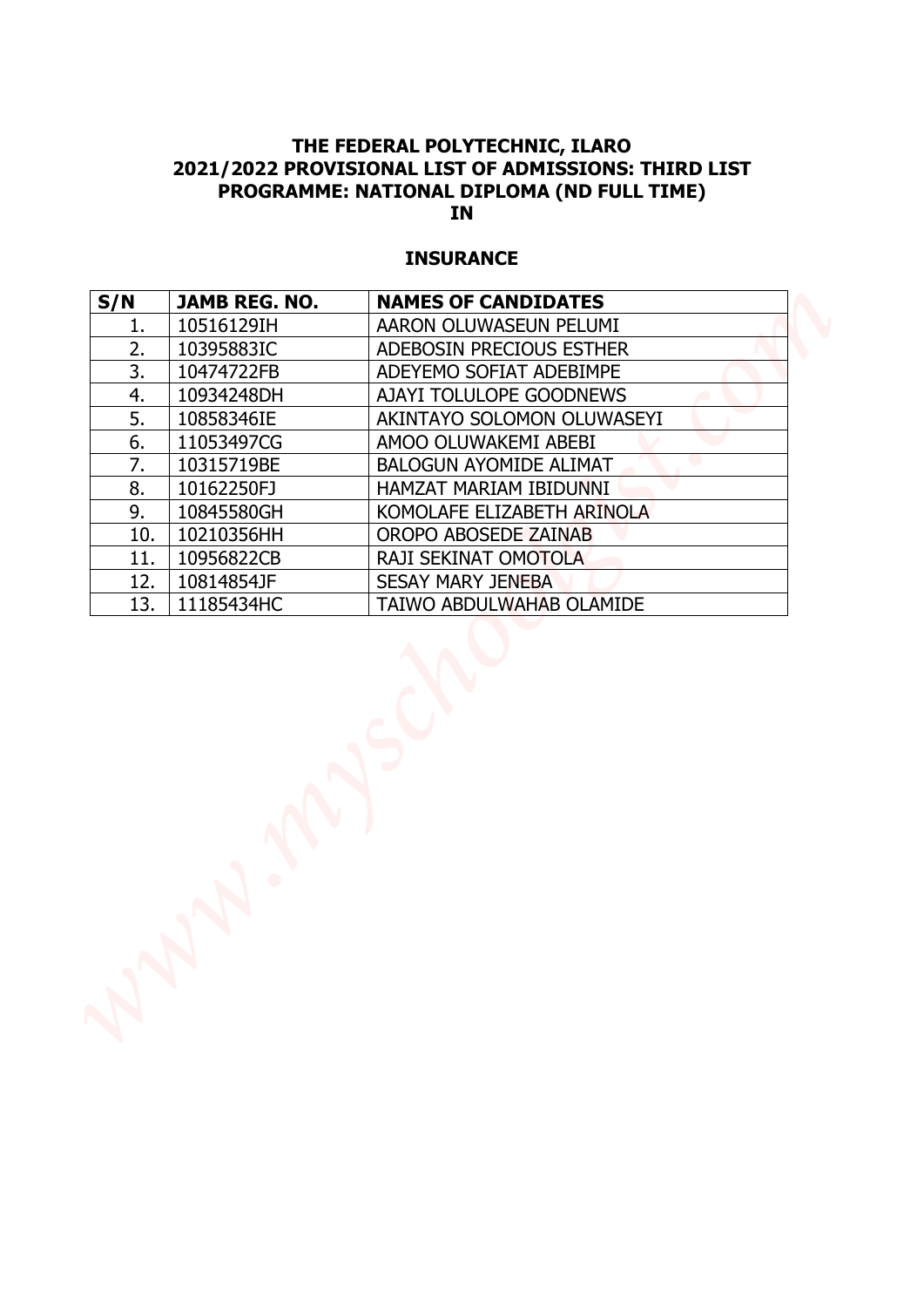### **LEISURE AND TOURISM**

|          |                          | <b>LEISURE AND TOURISM</b>                          |  |
|----------|--------------------------|-----------------------------------------------------|--|
| S/N      | JAMB REG. NO.            | <b>NAMES OF CANDIDATES</b>                          |  |
| 1.       | 11331737II               | IBRAHIM MULIKAT OYINDAMOLA                          |  |
| 2.       | 10892335GE               | IFINEDO PRECIOUS CHUKWUKA                           |  |
| 3.       | 11343707GI               | OGUNDIPE TAOFEEKAT ARIKE                            |  |
| 4.<br>5. | 11240921GD<br>10487610JA | OLATUNJI FATHIA FEYISARA<br>OLOYEDE TEMITOPE FAIDAT |  |
|          |                          |                                                     |  |
|          |                          | $\mathbb{S}$                                        |  |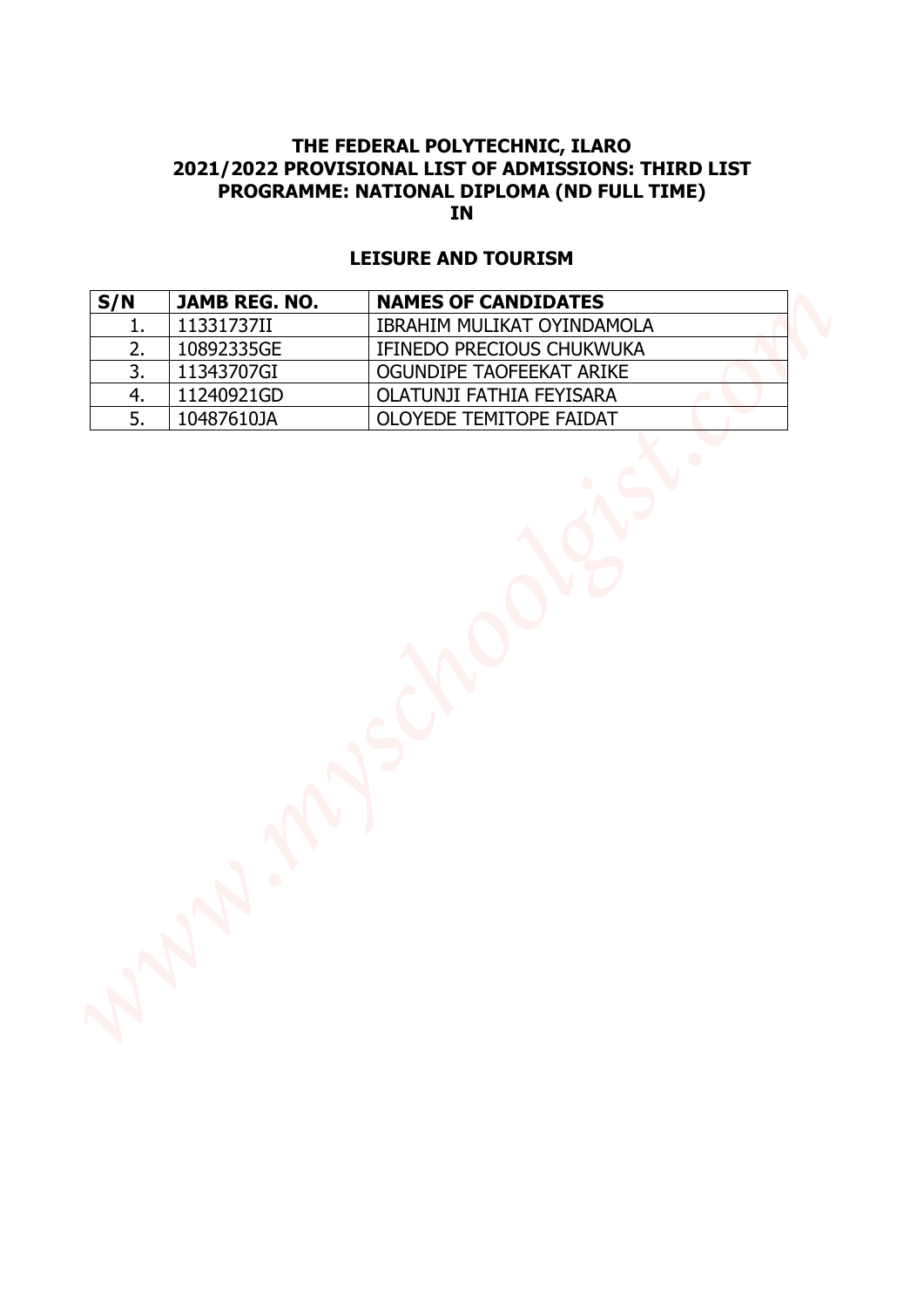### **LIBRARY AND INFORMATION SCIENCE**

| PROGRAMME: NATIONAL DIPLOMA (ND FULL TIME)<br><b>IN</b><br><b>LIBRARY AND INFORMATION SCIENCE</b> |                      |                                 |
|---------------------------------------------------------------------------------------------------|----------------------|---------------------------------|
| S/N                                                                                               | <b>JAMB REG. NO.</b> | <b>NAMES OF CANDIDATES</b>      |
| 1.                                                                                                | 10895269IJ           | ADEBANWA MUBARAK ADEBAYO        |
| 2.                                                                                                | 10551099DE           | ADELEKE KEHINDE ADEOLA          |
| 3.                                                                                                | 11044219CB           | ADEOYE ESTHER ANUOLUWAPO        |
| 4.                                                                                                | 10826616CA           | ADESINA IDREEZ ADEKUNLE         |
| 5.                                                                                                | 11088462IF           | AKANBI OLUSHOLA MARGRET         |
| 6.                                                                                                | 11333094JB           | AYEDUN FAFUNMILAYO OMOYENI      |
| 7.                                                                                                | 11317195GE           | AYOOLA DEBORAH OLUWASEYI        |
| 8.                                                                                                | 11216901FC           | DIPEOLU MARIAM MORENIKEJI       |
| 9.                                                                                                | 10254109FJ           | FALOHUN DEBORAH IRETIDAYO       |
| 10.                                                                                               | 10958494EJ           | <b>GBADEBO FISAYO ISRAEL</b>    |
| 11.                                                                                               | 10458002GC           | <b>JENYO DANIEL OLUWASHOGO</b>  |
| 12.                                                                                               | 11255473FH           | <b>JIMOH WAJUD OLAMILEKAN</b>   |
| 13.                                                                                               | 11225528HA           | MONSURU ABIBAT YEKU             |
| 14.                                                                                               | 10290738HD           | MUSTAPHA RAHMAT TITILOPE        |
| 15.                                                                                               | 10867744CA           | OKUTOLA OLADOYIN ESTHER         |
| 16.                                                                                               | 10115166HJ           | <b>OLABODE OLUWATOBI ELIJAH</b> |
| 17.                                                                                               | 10936013HH           | OLADIPUPO SODIQ OLUWASEUN       |
| 18.                                                                                               | 10773476GJ           | <b>OLANIYI SARAH AYOMIDE</b>    |
| 19.                                                                                               | 10067021IB           | <b>OLATUNJI WARIS OLAWALE</b>   |
| 20.                                                                                               | 11006767FB           | OYEDIRAN GBEMISOLA OYETOLA      |
| 21.                                                                                               | 10149426CC           | UGWONWA HAPPINESS NJIDEKA       |
| 22.                                                                                               | 11236044EH           | <b>UKEJE TOCHUKWU DANIEL</b>    |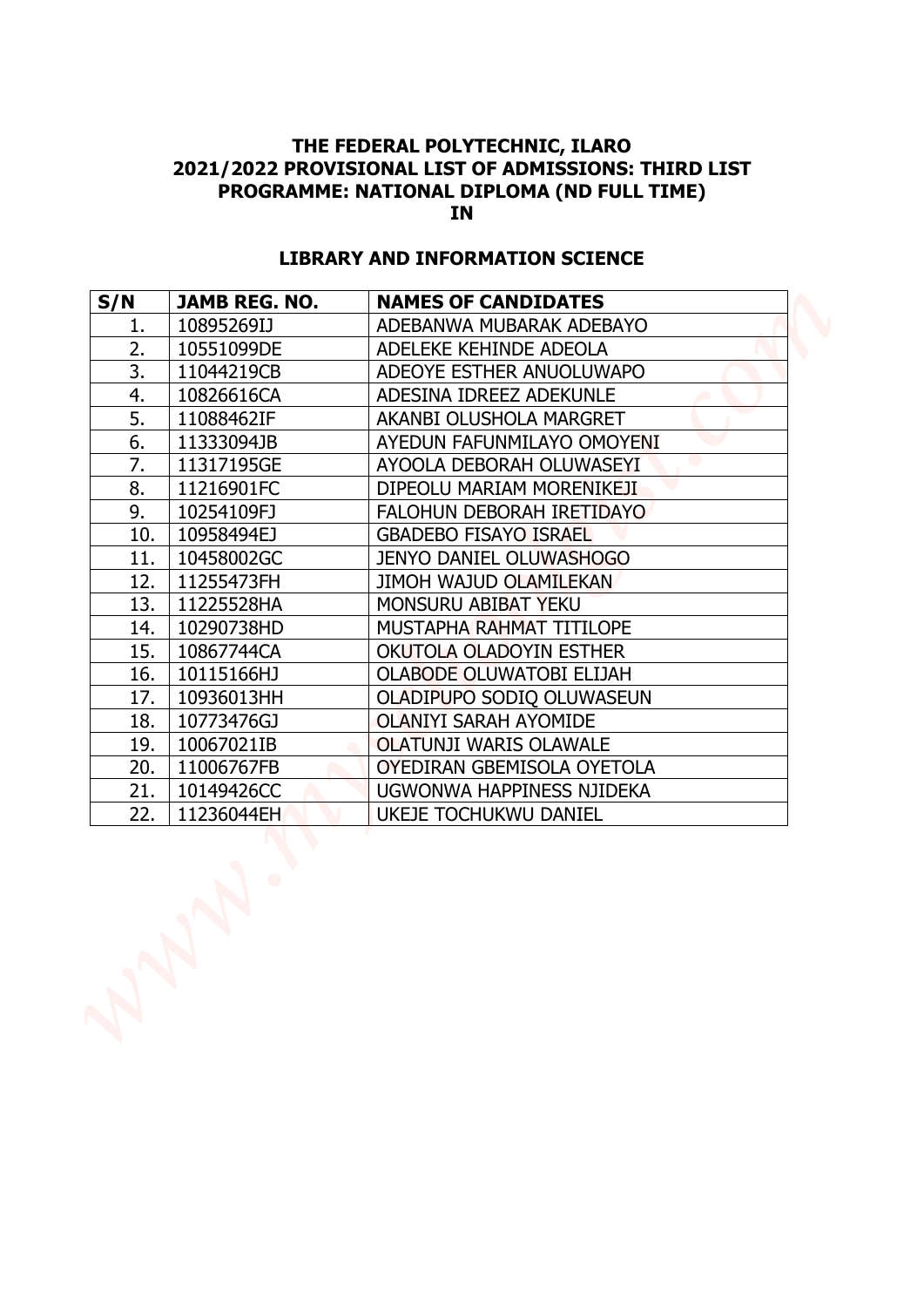### **MARKETING**

| 10822859DJ<br>ADEDAPO PRINCESS MARY<br>1.<br>2.<br>10980066DC<br>ADELEKE EMMANUEL DARE<br>3.<br>10467242IE<br>ADEWALE COMFORT SUNMISOLA<br>4.<br>IZUWAH CHIAMAKA DEBORAH<br>10520930EA<br>5.<br>10879876JG<br><b>ODUNTAN IFEOLUWA SAMSON</b><br>6.<br>10380069JB<br>OLADUNNI ABIGEAL IBUKUN<br>7.<br>10286402ID<br>OLANREWAJU TOSIN OLUWAFUNMILAYO<br>8.<br>10521843BH<br>OLAYEYE OLUWADAMILOLA GRACE<br>9.<br>11057311DA<br><b>OYATEGBE FERANMI DANIEL</b><br>10709445AF<br>OYEKUNLE OYINKANSOLA OLUWATOSIN<br>10.<br>11349249CJ<br>11.<br>SHOLOLA ADEDAMOLA ADEDAYO<br>12.<br>10640318JH<br><b>TAIWO GABRIEL ABIODUN</b> |     |                      | <b>MARKETING</b>           |
|----------------------------------------------------------------------------------------------------------------------------------------------------------------------------------------------------------------------------------------------------------------------------------------------------------------------------------------------------------------------------------------------------------------------------------------------------------------------------------------------------------------------------------------------------------------------------------------------------------------------------|-----|----------------------|----------------------------|
|                                                                                                                                                                                                                                                                                                                                                                                                                                                                                                                                                                                                                            | S/N | <b>JAMB REG. NO.</b> | <b>NAMES OF CANDIDATES</b> |
|                                                                                                                                                                                                                                                                                                                                                                                                                                                                                                                                                                                                                            |     |                      |                            |
|                                                                                                                                                                                                                                                                                                                                                                                                                                                                                                                                                                                                                            |     |                      |                            |
|                                                                                                                                                                                                                                                                                                                                                                                                                                                                                                                                                                                                                            |     |                      |                            |
|                                                                                                                                                                                                                                                                                                                                                                                                                                                                                                                                                                                                                            |     |                      |                            |
|                                                                                                                                                                                                                                                                                                                                                                                                                                                                                                                                                                                                                            |     |                      |                            |
|                                                                                                                                                                                                                                                                                                                                                                                                                                                                                                                                                                                                                            |     |                      |                            |
|                                                                                                                                                                                                                                                                                                                                                                                                                                                                                                                                                                                                                            |     |                      |                            |
|                                                                                                                                                                                                                                                                                                                                                                                                                                                                                                                                                                                                                            |     |                      |                            |
|                                                                                                                                                                                                                                                                                                                                                                                                                                                                                                                                                                                                                            |     |                      |                            |
|                                                                                                                                                                                                                                                                                                                                                                                                                                                                                                                                                                                                                            |     |                      |                            |
|                                                                                                                                                                                                                                                                                                                                                                                                                                                                                                                                                                                                                            |     |                      |                            |
|                                                                                                                                                                                                                                                                                                                                                                                                                                                                                                                                                                                                                            |     |                      |                            |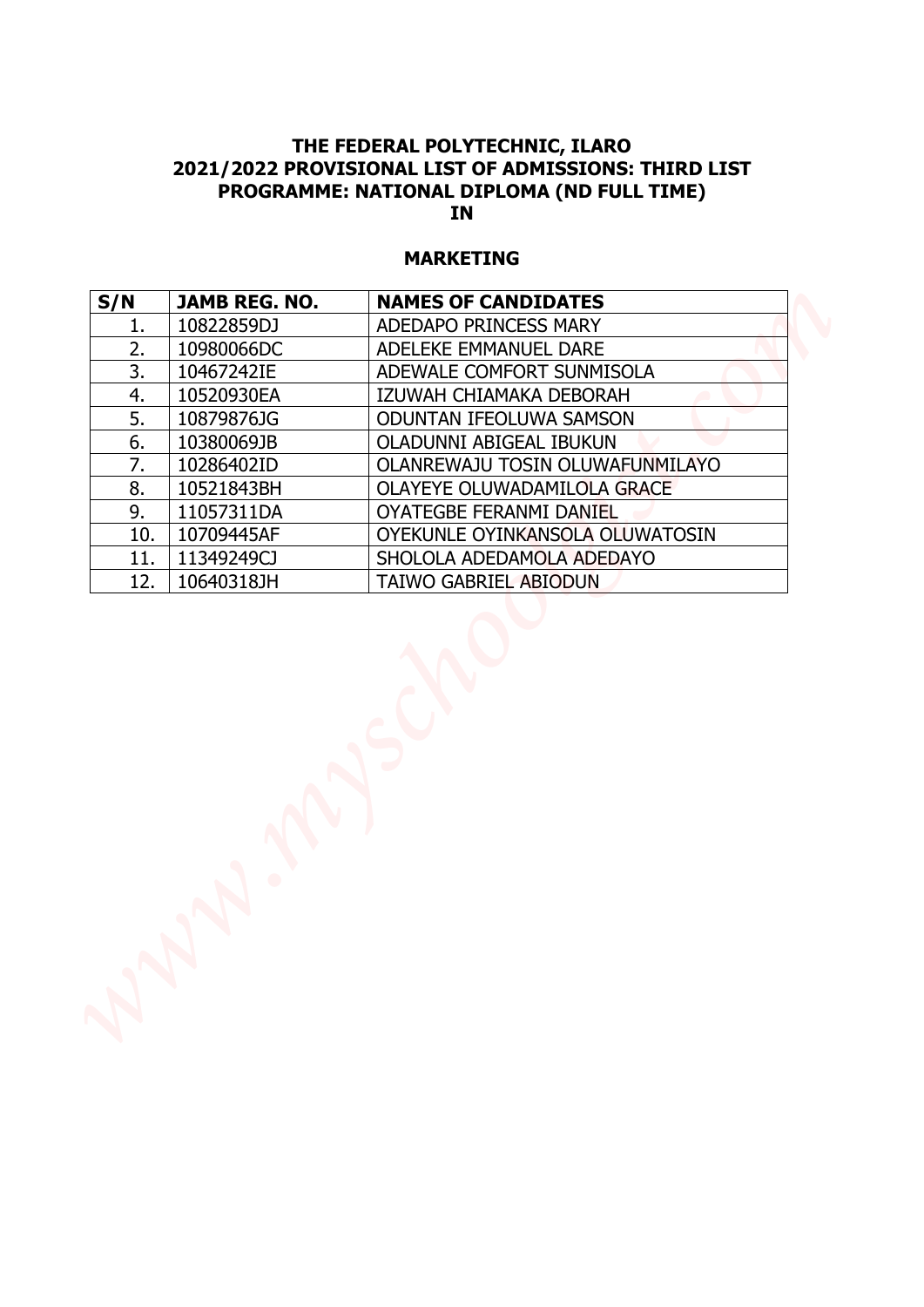### **MASS COMMUNICATION**

|          |                          | <b>MASS COMMUNICATION</b>                                     |
|----------|--------------------------|---------------------------------------------------------------|
| S/N      | <b>JAMB REG. NO.</b>     | <b>NAMES OF CANDIDATES</b>                                    |
| 1.       | 10792871IE               | ABDULGAFAR ABDULRAHMAN ADEYEMI                                |
| 2.       | 11065571IC               | EKUNOLA OYINDAMOLA RACHEAL                                    |
| 3.<br>4. | 10782200IH<br>10642909IE | <b>IBRAHIM MAZEEDAT MOYOSORE</b><br>JINADU IYANUOLUWA RACHEAL |
| 5.       | 10304693BF               | <b>ODEBIYI SARAH BISOLA</b>                                   |
| 6.       | 10367596GI               | ODUFUWA RUTH OLUWATIMILEHIN                                   |
| 7.       | 10537741EH               | OLABAMIJI JOSHUA                                              |
| 8.       | 10467316FG               | ONABANJO CHRISTIANAH OLUWABUNMI                               |
| 9.       | 10658699FA               | SAKA ABDULQUDUS AYOOLA                                        |
| 10.      | 10235755CF               | WILLIAMS BOLUWATIFE PRISCILLIA                                |
|          |                          |                                                               |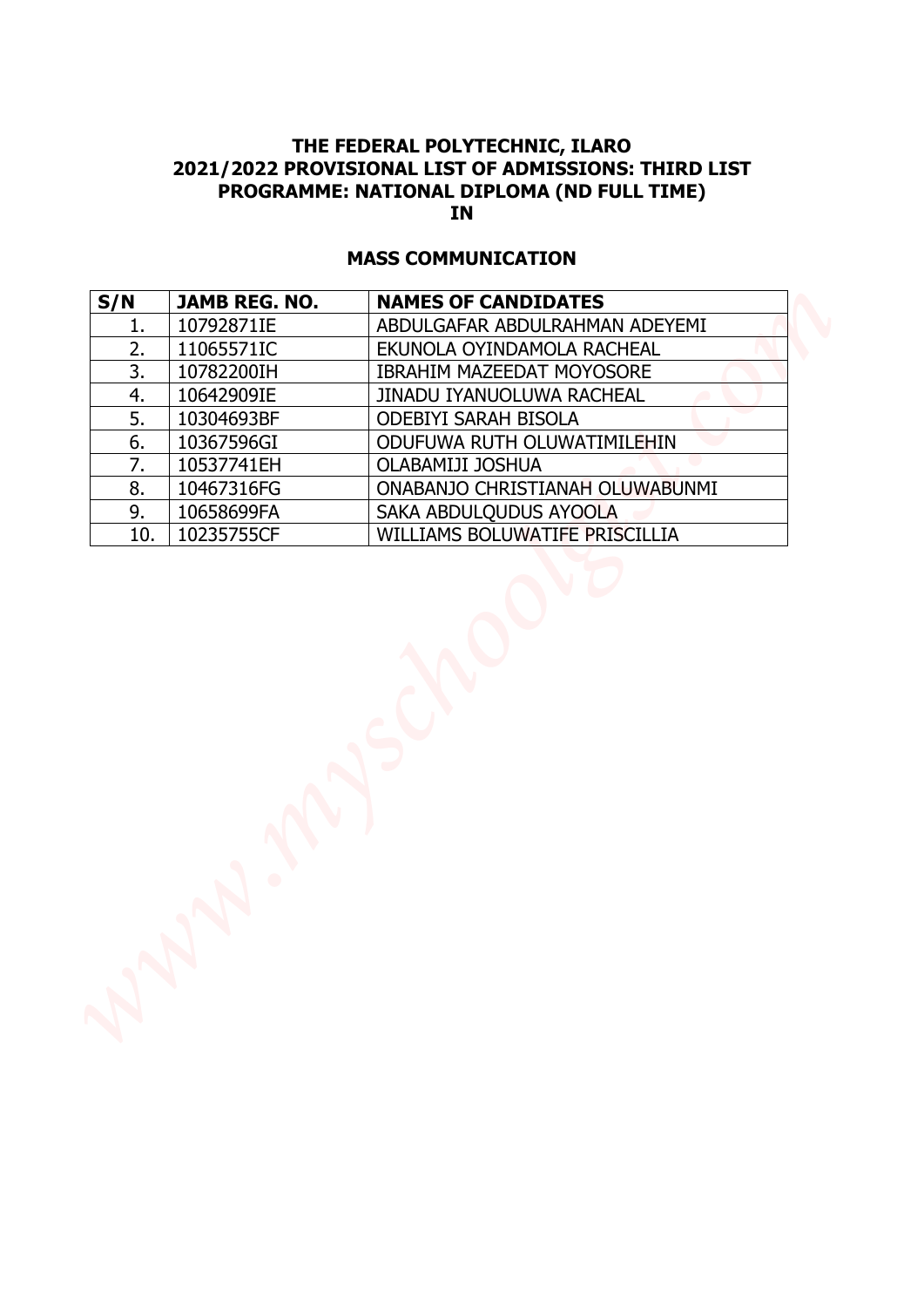### **MECHANICAL ENGINEERING**

| S/N      | <b>JAMB REG. NO.</b>     | <b>NAMES OF CANDIDATES</b>                            |
|----------|--------------------------|-------------------------------------------------------|
| 1.       | 11269286DH               | ABDULSALAM ISHAQ OLAMILEKAN                           |
| 2.       | 10125510IH               | ABOLAJI TIMOTHY BOLUWATIFE                            |
| 3.       | 11267886GG               | ADEDOYIN TOSIN OLUWADAMILARE                          |
| 4.       | 11053907FH               | FAWEHINMIN TOLULOPE OLUWAPELUMI                       |
| 5.       | 10482092FH               | <b>IBRAHIM ABDULWAHAB MONA</b>                        |
| 6.       | 10958675II               | KOMOLAFE FARUQ KOREDE                                 |
| 7.       | 10423644CF               | MOLIK LEKAN SAMUEL                                    |
| 8.<br>9. | 11333098HJ<br>10838951GJ | OLAYIWOLA IBRAHEEM AYOMIKUN<br>OMOLEYE OLAMIDE DANIEL |
|          |                          |                                                       |
|          |                          |                                                       |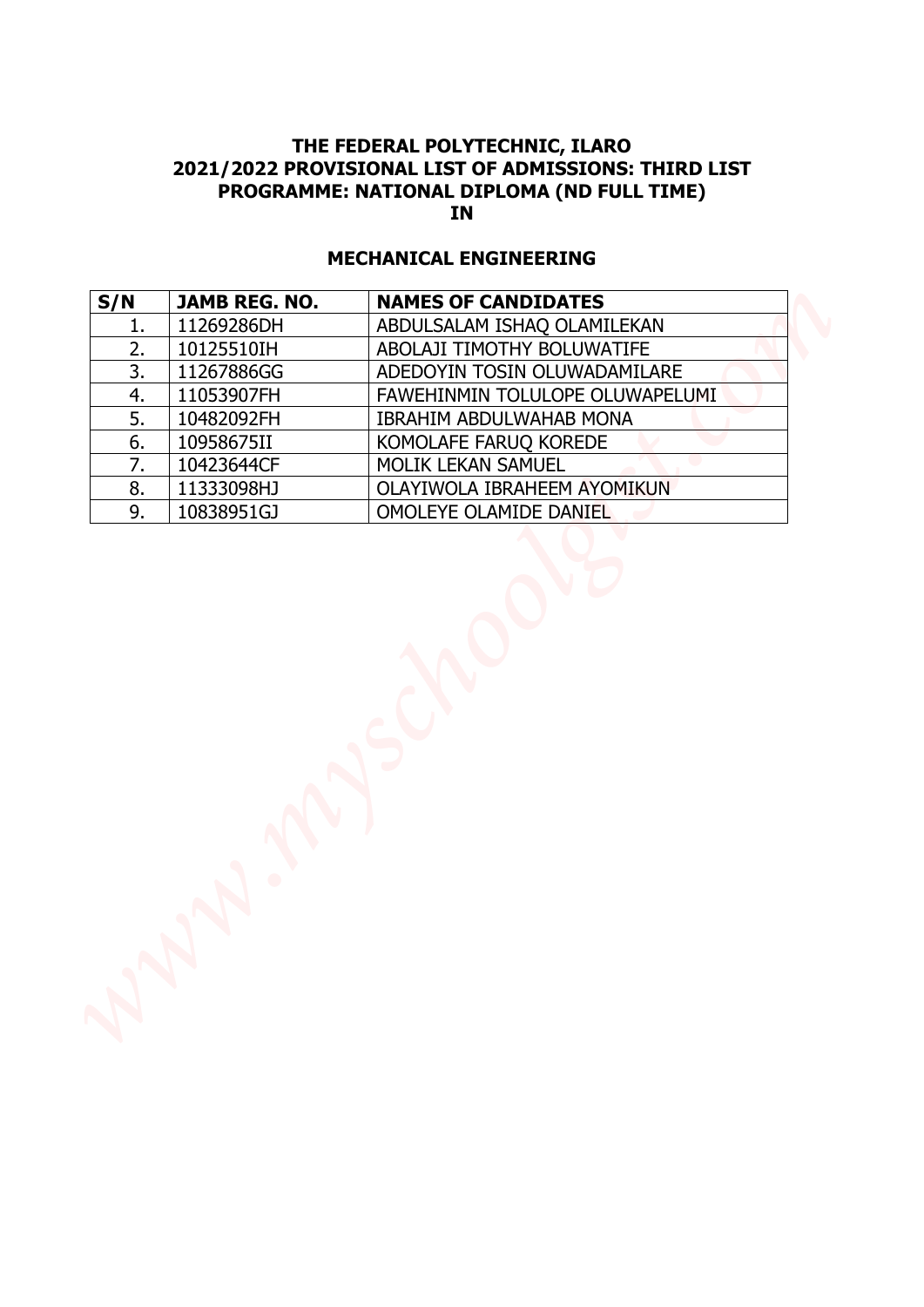### **MECHATRONICS ENGINEERING**

| S/N      | <b>JAMB REG. NO.</b>     | <b>NAMES OF CANDIDATES</b>                              |  |
|----------|--------------------------|---------------------------------------------------------|--|
| 1.       | 10190258DH               | ADEGBOLA AL-ANEES ADEMOLA                               |  |
| 2.       | 10301546EH               | ADEYEMI ROLLAND ARISON                                  |  |
| 3.<br>4. | 10225516JA<br>10733834HD | AKINLABI COVENANT AKOREDE<br>BABARINDE OLUWATOBI VICTOR |  |
|          |                          |                                                         |  |
|          |                          |                                                         |  |
|          |                          | $\mathsf{S}$                                            |  |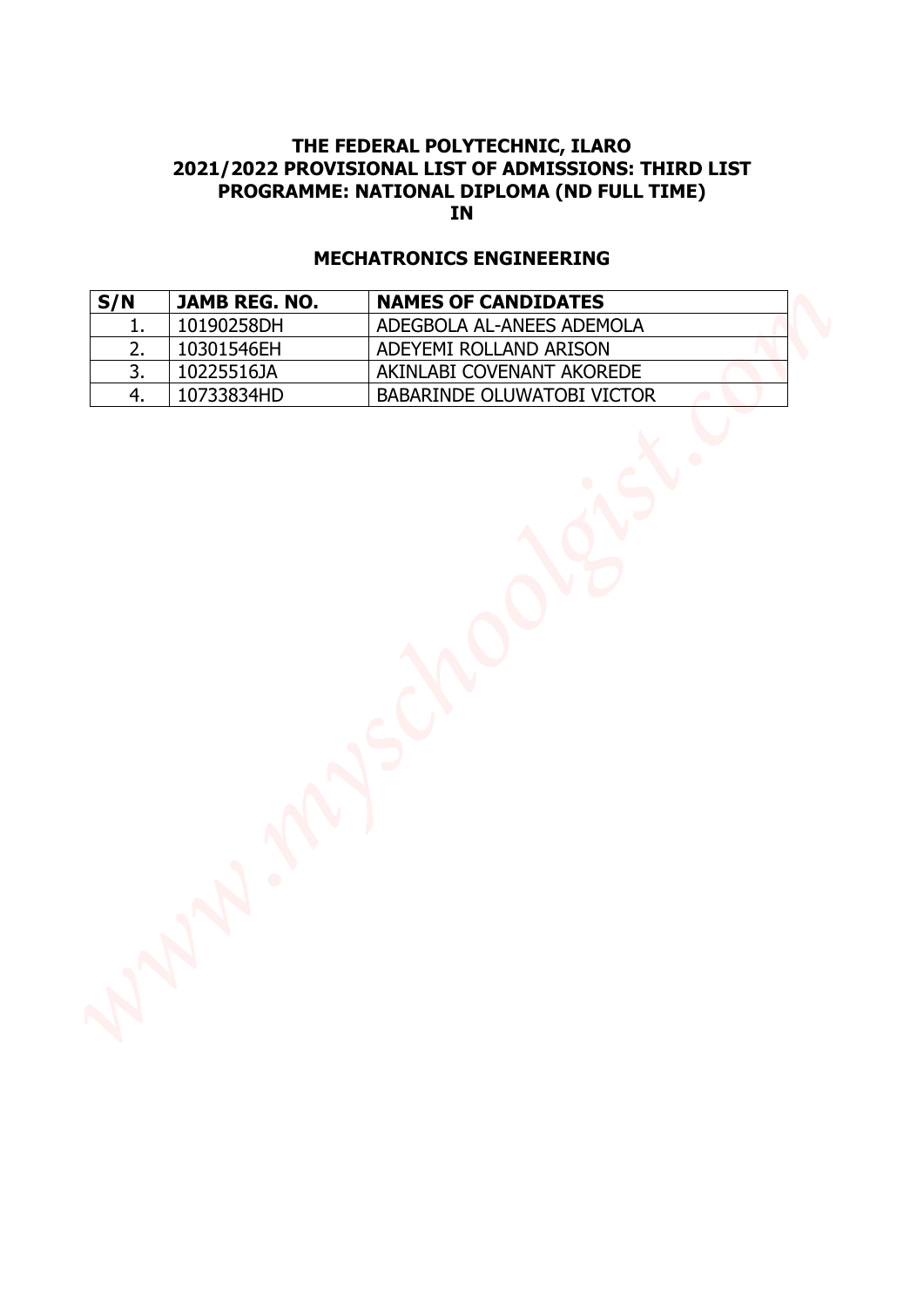### **MUSIC TECHNOLOGY**

| <b>IN</b><br><b>MUSIC TECHNOLOGY</b> |               |                              |  |
|--------------------------------------|---------------|------------------------------|--|
| S/N                                  | JAMB REG. NO. | <b>NAMES OF CANDIDATES</b>   |  |
| 1.                                   | 10578105BB    | AJIBOYE GIDEON TOBA          |  |
| 2.                                   | 11331844FI    | BAKARE UTHMAN AYOBAMI        |  |
| 3.                                   | 10571406CJ    | BALOGUN SODIQ OLAMIDE        |  |
| 4.                                   | 10947245EA    | <b>OLUYEMI TAIWO MICHEAL</b> |  |
|                                      |               | $\mathsf{S}$                 |  |
|                                      |               |                              |  |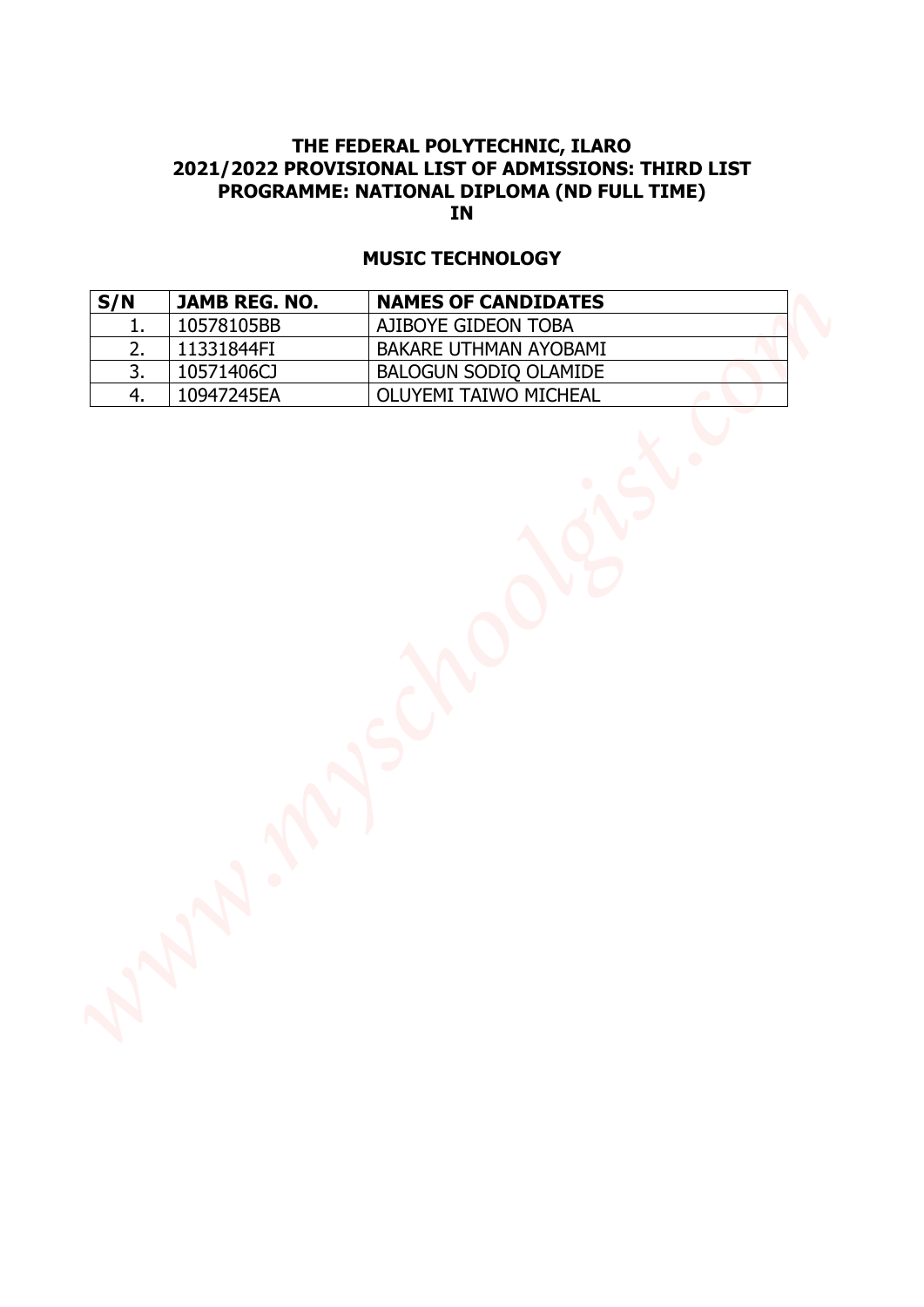### **NUTRITION AND DIETETICS**

| S/N | <b>JAMB REG. NO.</b> | <b>NUTRITION AND DIETETICS</b><br><b>NAMES OF CANDIDATES</b> |
|-----|----------------------|--------------------------------------------------------------|
| 1.  | 10765919EC           | ABATI FAVOUR TEMILADEIYE                                     |
| 2.  | 11248839HE           | ABOLADE SHUKURAH ADUNNI                                      |
| 3.  | 11288526DC           | AJANA CYNTHIA OYINDAMOLA                                     |
| 4.  | 10287324DD           | AKANNI KAWTHAR ABIMBOLA                                      |
| 5.  | 10069675HD           | ALAYE HAFEEZ ADESINA                                         |
| 6.  | 10611856CG           | ISHOLA AZEEZAT OMOTUNRAYO                                    |
| 7.  | 10420818GE           | <b>ISHOLA BASIRAT YEWANDE</b>                                |
| 8.  | 11124221JA           | KOLAJO OMOTOLA LINDA                                         |
| 9.  | 10220567JG           | OGUNJOBI FATHIA ADEJOKE                                      |
| 10. | 11184872BC           | <b>OLALEKAN MUINAH ADEOLA</b>                                |
| 11. | 10826256DD           | <b>OLALEYE DARASIMI AYOMIPOSI</b>                            |
| 12. | 11119288EI           | <b>OLAOYE STEPHEN ADEREMI</b>                                |
| 13. | 10740158BG           | RAHEEM OPEYEMI EMMANUEL                                      |
| 14. | 11286385FD           | <b>SALAKO ZAINAB OLAJUMOKE</b>                               |
| 15. | 10457317IA           | UMENNE OLUCHI PRECIOUS                                       |
|     |                      |                                                              |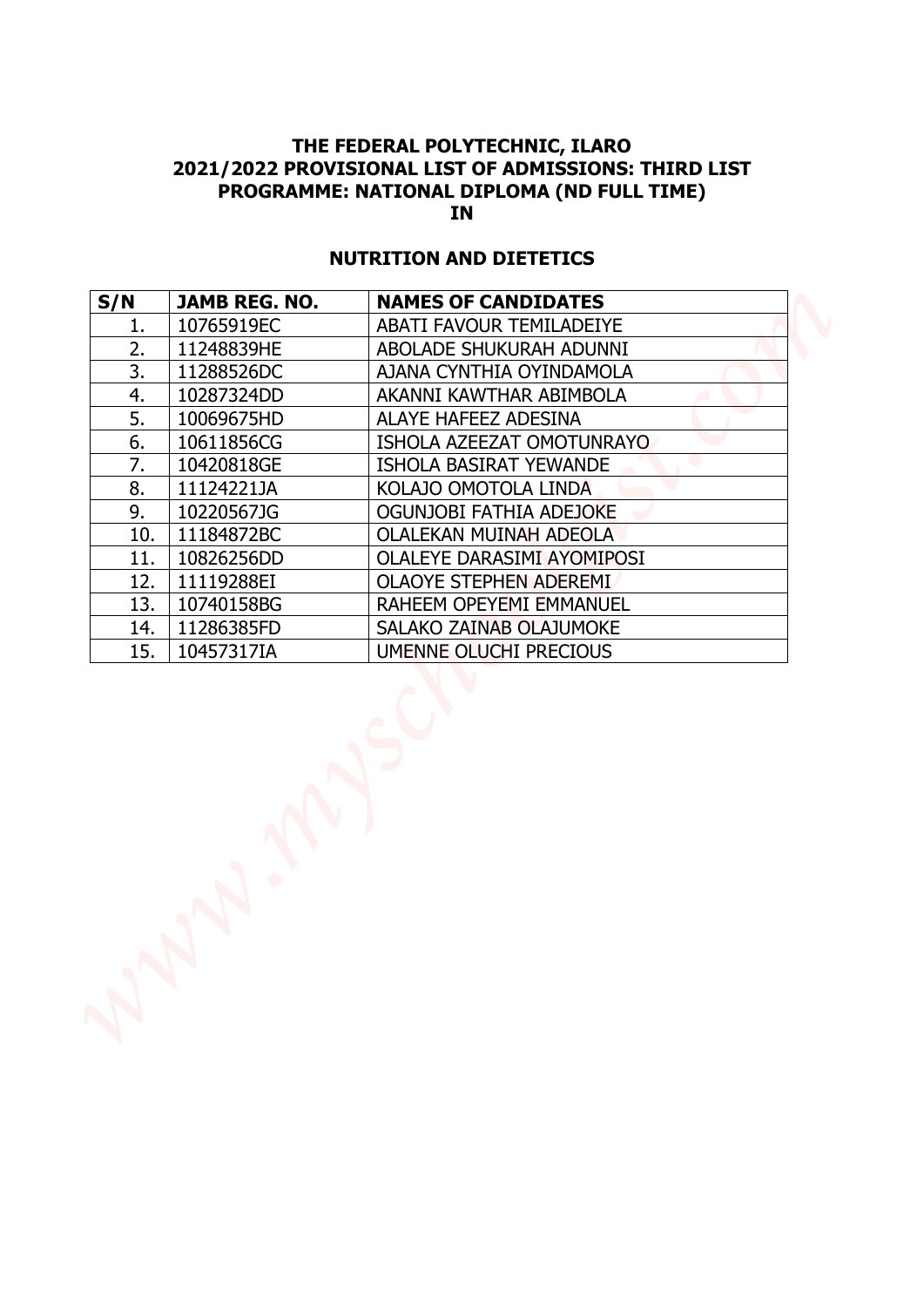### **OFFICE TECHNOLOGY AND MANAGEMENT**

| THE FEDERAL POLYTECHNIC, ILARO<br>2021/2022 PROVISIONAL LIST OF ADMISSIONS: THIRD LIST<br>PROGRAMME: NATIONAL DIPLOMA (ND FULL TIME)<br><b>IN</b><br><b>OFFICE TECHNOLOGY AND MANAGEMENT</b> |                      |                                     |
|----------------------------------------------------------------------------------------------------------------------------------------------------------------------------------------------|----------------------|-------------------------------------|
| S/N                                                                                                                                                                                          | <b>JAMB REG. NO.</b> | <b>NAMES OF CANDIDATES</b>          |
| 1.                                                                                                                                                                                           | 10679322GH           | ADEBAYO FAVOUR ADEBOLA              |
| 2.                                                                                                                                                                                           | 11152063IB           | ADENLE ADEWUNMI OLUWADAMILOLA       |
| 3.                                                                                                                                                                                           | 10265716GB           | ADETUNJI HABIB ADESHINA             |
| 4.                                                                                                                                                                                           | 11231632JB           | AFIKODE STEPHEN ADEBOWALE           |
| 5.                                                                                                                                                                                           | 10481444GB           | AJALA ZAINAB OLUWAYEMISI            |
| 6.                                                                                                                                                                                           | 10825903CF           | AJAYI OLUWASEGUNFUNMI EMMANUEL      |
| 7.                                                                                                                                                                                           | 10895008JG           | AKINDE REUBEN ASAMU                 |
| 8.                                                                                                                                                                                           | 11220956BC           | AKINLADE FATHIA ABOSEDE             |
| 9.                                                                                                                                                                                           | 11054956BE           | AMOS DANIEL OLAMIDE                 |
| 10.                                                                                                                                                                                          | 11330693BJ           | AYODELE SHUKURAH ODUNAYO            |
| 11.                                                                                                                                                                                          | 10910337IH           | <b>BALOGUN RODIAT OLUWATOSIN</b>    |
| 12.                                                                                                                                                                                          | 10150633IH           | FAMUYIWA MARIAM DAMILOLA            |
| 13.                                                                                                                                                                                          | 11138136FF           | FATOYINBO SAHEED OLAREWAJU          |
| 14.                                                                                                                                                                                          | 11043082DH           | <b>GBADAMOSI ISLAMIAT ALABA</b>     |
| 15.                                                                                                                                                                                          | 11001413BB           | <b>IMAFIDON EMMANUEL OSAIGBOKAN</b> |
| 16.                                                                                                                                                                                          | 10188686JH           | <b>JIMOH SULIYAT OMOLOLA</b>        |
| 17.                                                                                                                                                                                          | 10808108GA           | KOTOYE ELIZABETH OLUWAFUNKE         |
| 18.                                                                                                                                                                                          | 10191146IJ           | LAWAL OLASUBOMI ONAOPEMIPO          |
| 19.                                                                                                                                                                                          | 10399048JD           | <b>LUKMON BALIKIS TEMITOPE</b>      |
| 20.                                                                                                                                                                                          | 10797913JA           | OGUNDAIRO SOFIAT TAIWO              |
| 21.                                                                                                                                                                                          | 11099364GI           | OGUNLEYE BALIKIS OLUWAFISAYO        |
| 22.                                                                                                                                                                                          | 10375605JH           | OGUNREMI ANUOLUWAPO TIMILEHIN       |
| 23.                                                                                                                                                                                          | 11294717ID           | <b>OJO FESTUS OLAMIDE</b>           |
| 24.                                                                                                                                                                                          | 10708920CI           | OKE ADEJOKE NOIMOT                  |
| 25.                                                                                                                                                                                          | 10349807IF           | <b>OLABINTAN ISRAEL AYOBAMI</b>     |
| 26.                                                                                                                                                                                          | 11166903IE           | OLADELE ENIOLA ADEDOYIN             |
| 27.                                                                                                                                                                                          | 10926837FH           | SALAWU AKOREDE AFOLABI              |
| 28.                                                                                                                                                                                          | 10078540FG           | SOMEFUN RASHEEDAT ADERINSOLA        |
| 29.                                                                                                                                                                                          | 11346354IB           | SOMOYE AMUDALAT ENIOLA              |
| 30.                                                                                                                                                                                          | 10583173DG           | <b>TAIWO BALIKIS OPEYEMI</b>        |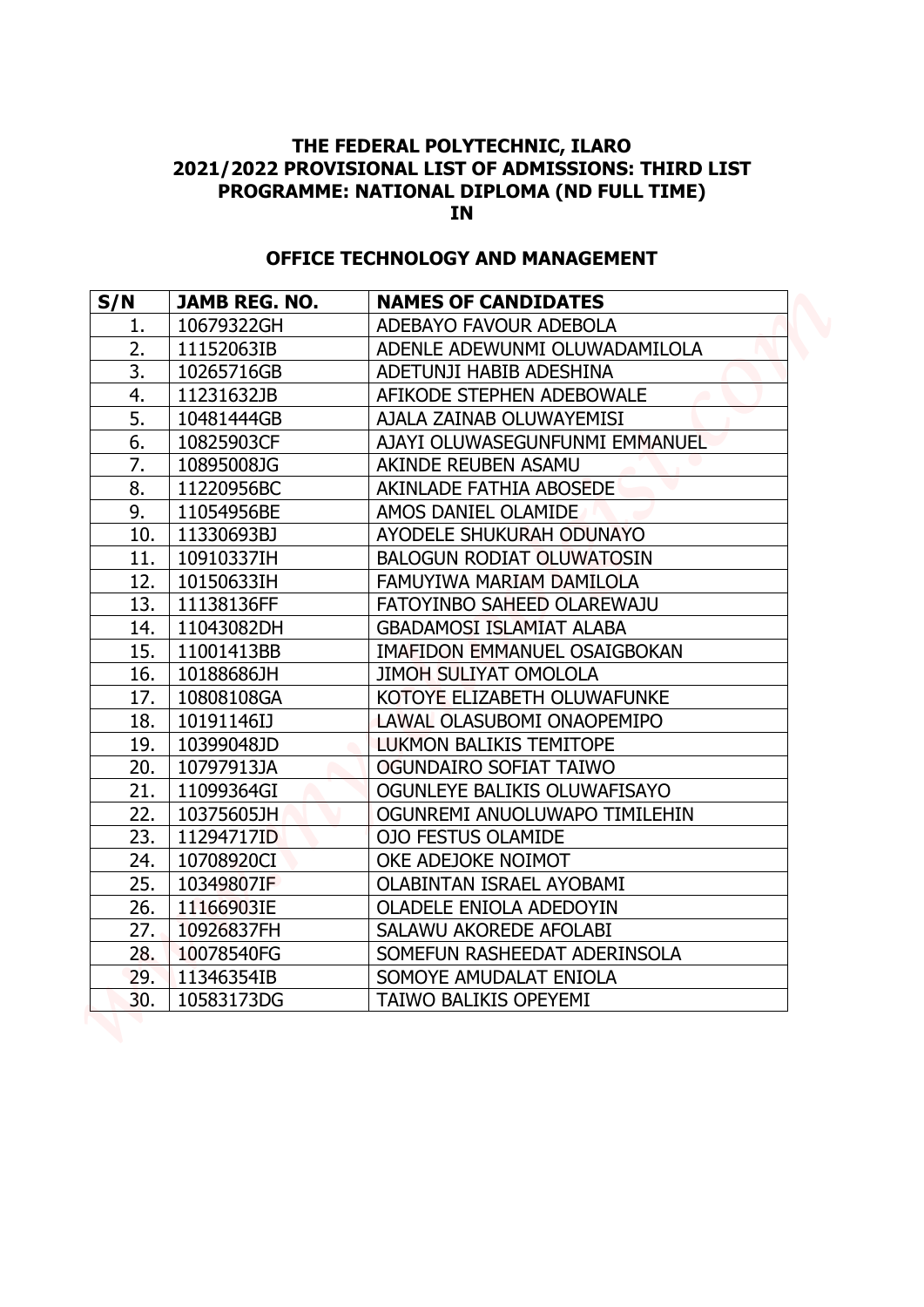### **PUBLIC ADMINISTRATION**

| 2021/2022 PROVISIONAL LIST OF ADMISSIONS: THIRD LIST<br>PROGRAMME: NATIONAL DIPLOMA (ND FULL TIME)<br><b>IN</b> |                          |                                                   |  |
|-----------------------------------------------------------------------------------------------------------------|--------------------------|---------------------------------------------------|--|
| <b>PUBLIC ADMINISTRATION</b>                                                                                    |                          |                                                   |  |
| S/N                                                                                                             | JAMB REG. NO.            | <b>NAMES OF CANDIDATES</b>                        |  |
| 1.<br>2.                                                                                                        | 11052980CF<br>11310293BC | ADELAKUN OPEYEMI ADETOLA<br>AKANDE SAIDAT OPEYEMI |  |
| 3.                                                                                                              | 11101916HF               | IJIOLA KHADIJAH MOYOSOLA                          |  |
|                                                                                                                 |                          |                                                   |  |
|                                                                                                                 |                          | <b>MASY</b>                                       |  |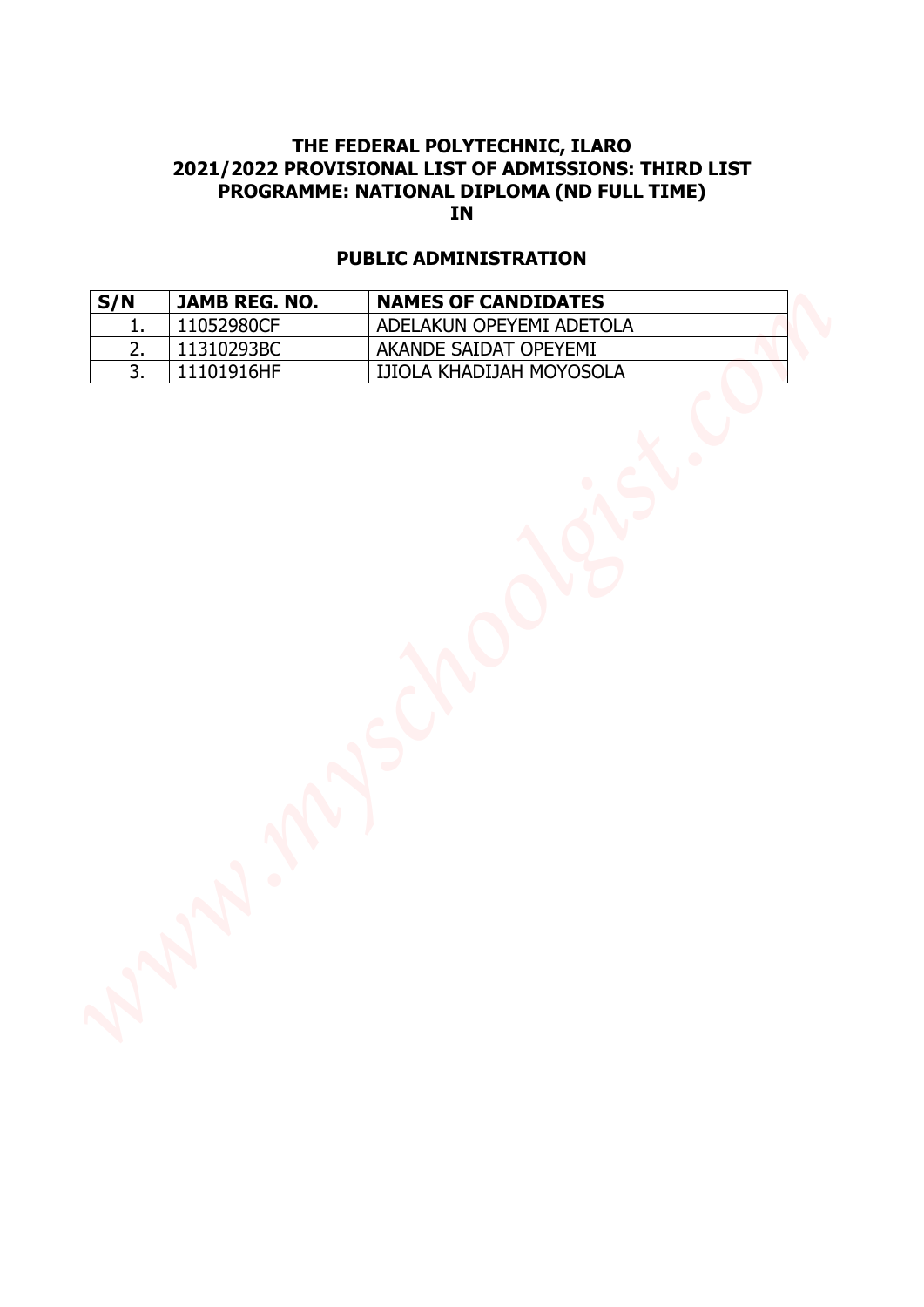### **QUANTITY SURVEYING**

| S/N      | JAMB REG. NO.            | <b>NAMES OF CANDIDATES</b>                       |
|----------|--------------------------|--------------------------------------------------|
| 1.       | 10415021JC               | ADEJUMO DEBORAH OLAMIDE                          |
| 2.       | 10223280AI               | ADEWALE FAVOUR ADEBAYO                           |
| 3.       | 10012164ED               | AYANBUKOLA JOSEPH INIOLUWA                       |
| 4.       | 10276898HH               | OBILAJA AYODEJI OLORUNTOBILOBA                   |
| 5.       | 11171718JC               | OKPALAUGO EMMANUEL CHISOM                        |
| 6.       | 10912904EJ               | OLADEHINDE OMOLARA ELIZABETH                     |
| 7.       | 10818681GA               | ORIBOLAWALE BUNMI FUNMILAYO                      |
| 8.<br>9. | 10310119DD<br>10022054FF | SANNI FATHIA OLOLADE<br>SOKANMBI FADILAT AYOBAMI |
|          |                          |                                                  |
|          |                          |                                                  |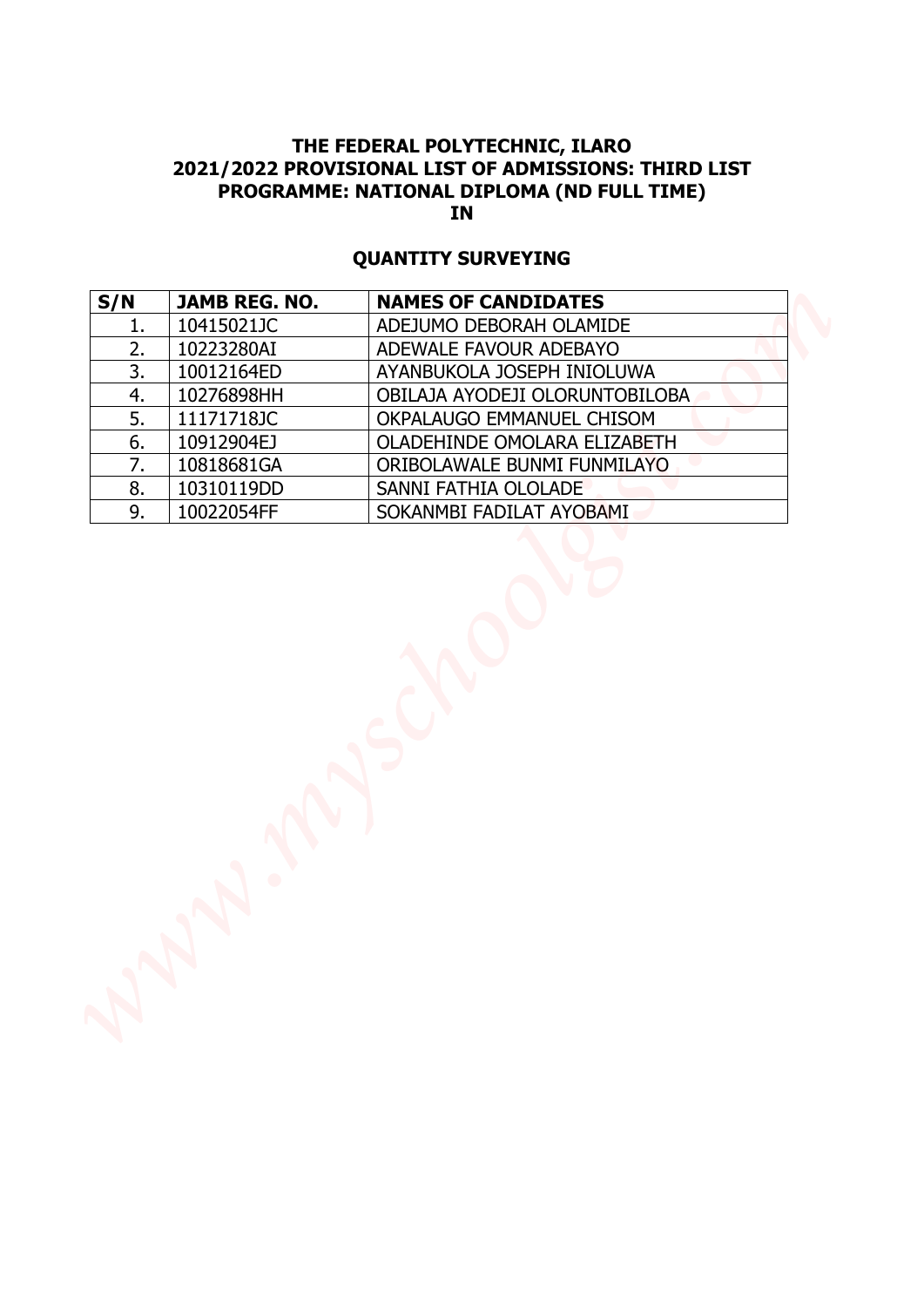### **SCIENCE LABORATORY**

| S/N<br>1.<br>2. |            | <b>NAMES OF CANDIDATES</b>    |
|-----------------|------------|-------------------------------|
|                 | 11042175EC | ADENIRAN ADEFEMI ABDUL-KAREEM |
|                 | 11266228JD | ADEWUYI OLAWUMI ESTHER        |
| 3.              | 10433313CB | ALAO AYOMIDE HAWAWU           |
| 4.              | 11191221HE | <b>BELLO KAFILAT OLAIDE</b>   |
| 5.              | 10473750FH | EGBEOLU FAITH AYOMIDE         |
| 6.              | 10565478GC | KUFORIJI PAMILERIN ISAAC      |
| 7.              | 11135071DF | <b>OBI DANIEL EBELE</b>       |
| 8.              | 10534752JA | OJUKOSAYO DEBORAH AYOMIDE     |
| 9.              | 11177128GB | OLALERE CAROLINE ITUNUOLUWA   |
|                 |            |                               |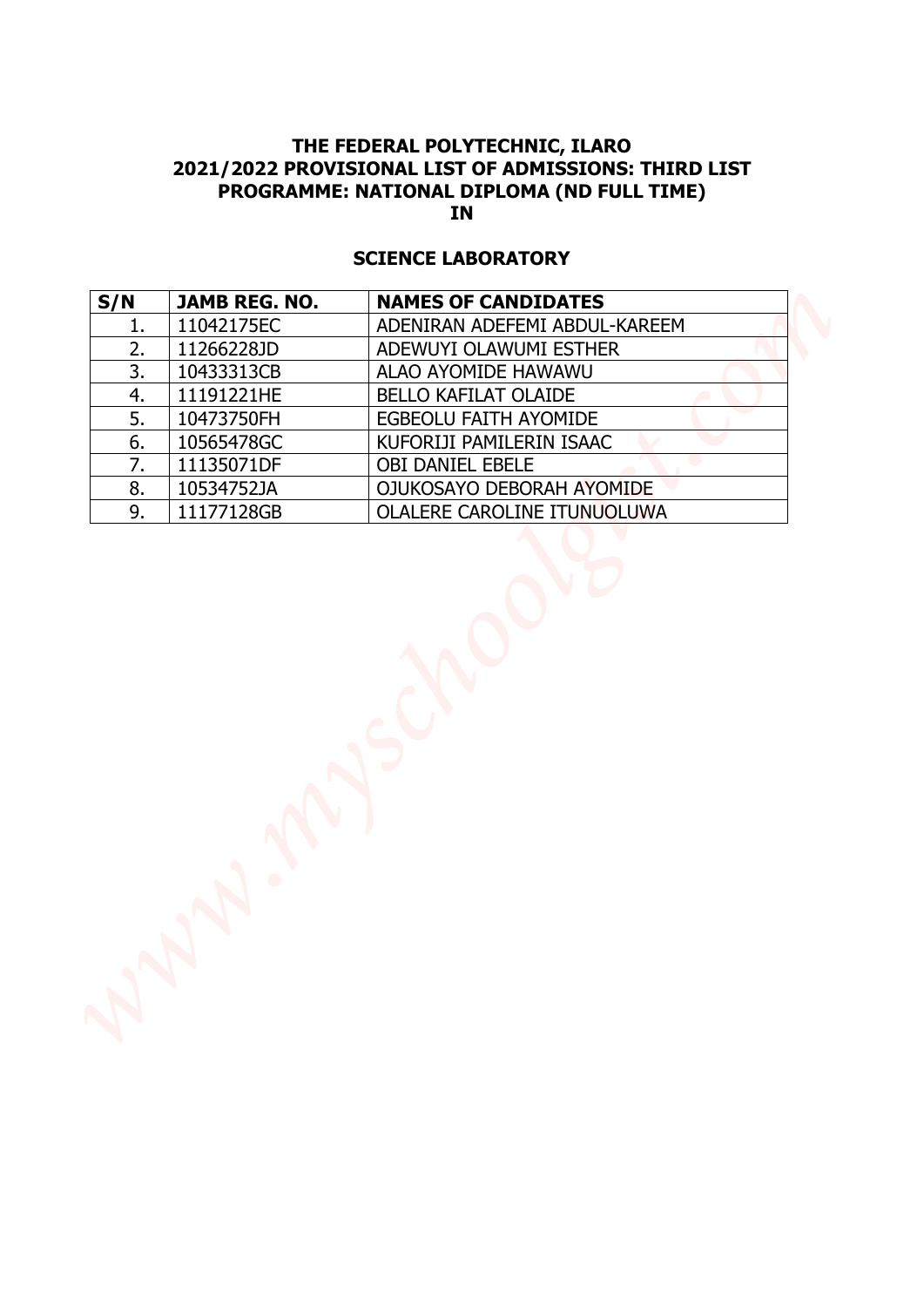### **STATISTICS**

| <b>IN</b><br><b>STATISTICS</b> |               |                            |  |
|--------------------------------|---------------|----------------------------|--|
| S/N                            | JAMB REG. NO. | <b>NAMES OF CANDIDATES</b> |  |
| 1.                             | 10480024FD    | BAKARE BISOLA BOLUWATIFE   |  |
| 2.                             | 10376846GA    | SHOBOLA YUSUF OLASUNKANMI  |  |
|                                |               |                            |  |
|                                |               | ANSY                       |  |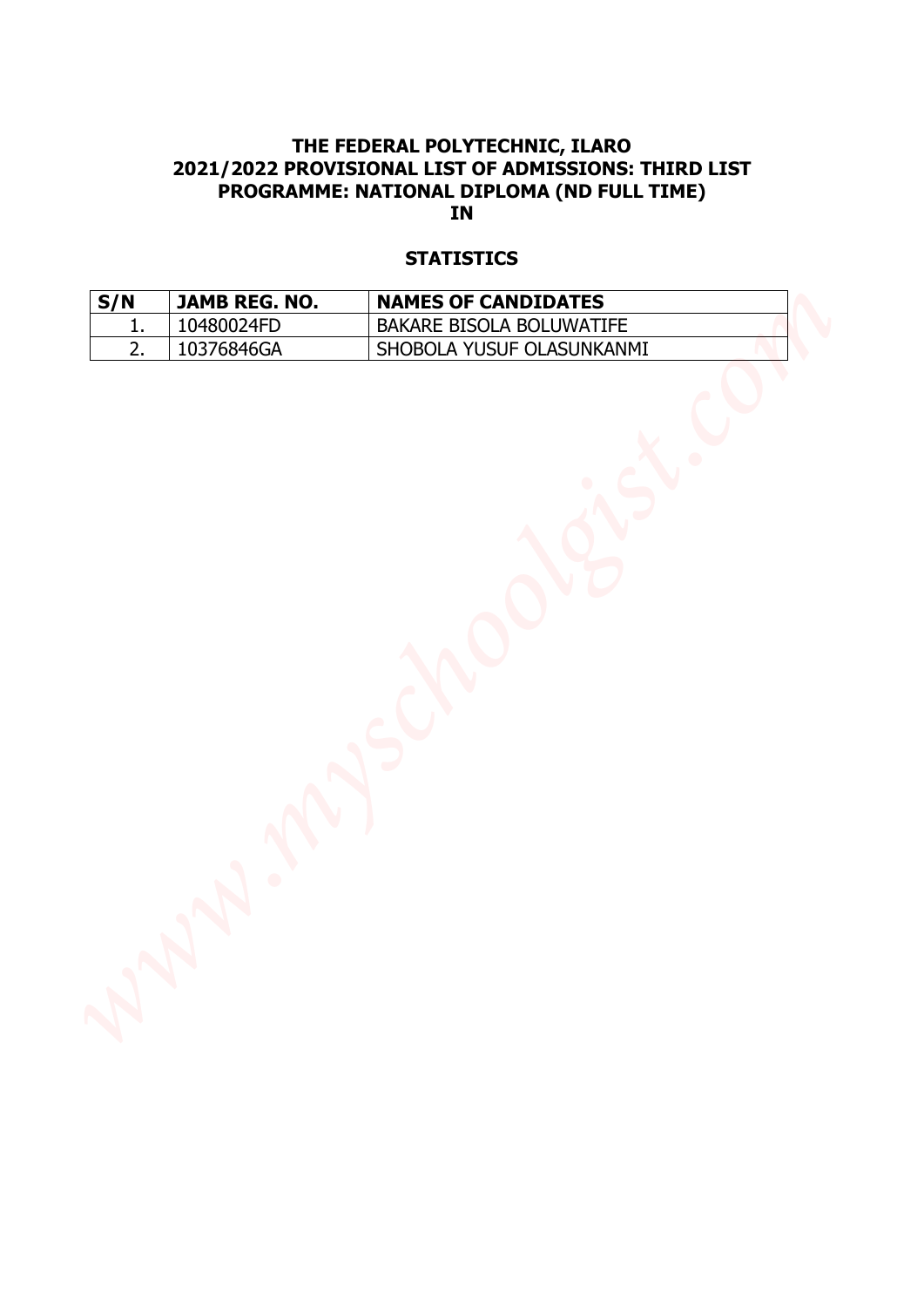# **THE FEDERAL POLYTECHNIC, ILARO 2021/2022 PROVISIONAL LIST OF ADMISSIONS: THIRD LIST PROGRAMME: NATIONAL DIPLOMA (ND FULL TIME) IN PROGRAMME: NATIONAL DEVICENING, ILARO<br>
PROGRAMME: NATIONAL DEPLOMA (ND FULL TIME)<br>
SURVEYING AND BREG. NO. NAMES OF CANDIDATES<br>
SURVEYING AND BREG. NO. NAMES OF CANDIDATES<br>
1. 1030386710<br>
1. 1040386710<br>
1. 1040386710<br>
1.**

### **SURVEYING AND GEOINFORMATICS**

| S/N           | <b>JAMB REG. NO.</b> | <b>NAMES OF CANDIDATES</b> |
|---------------|----------------------|----------------------------|
| <u>. на с</u> | 10303862ID           | <b>ALAKA SEFINAT</b>       |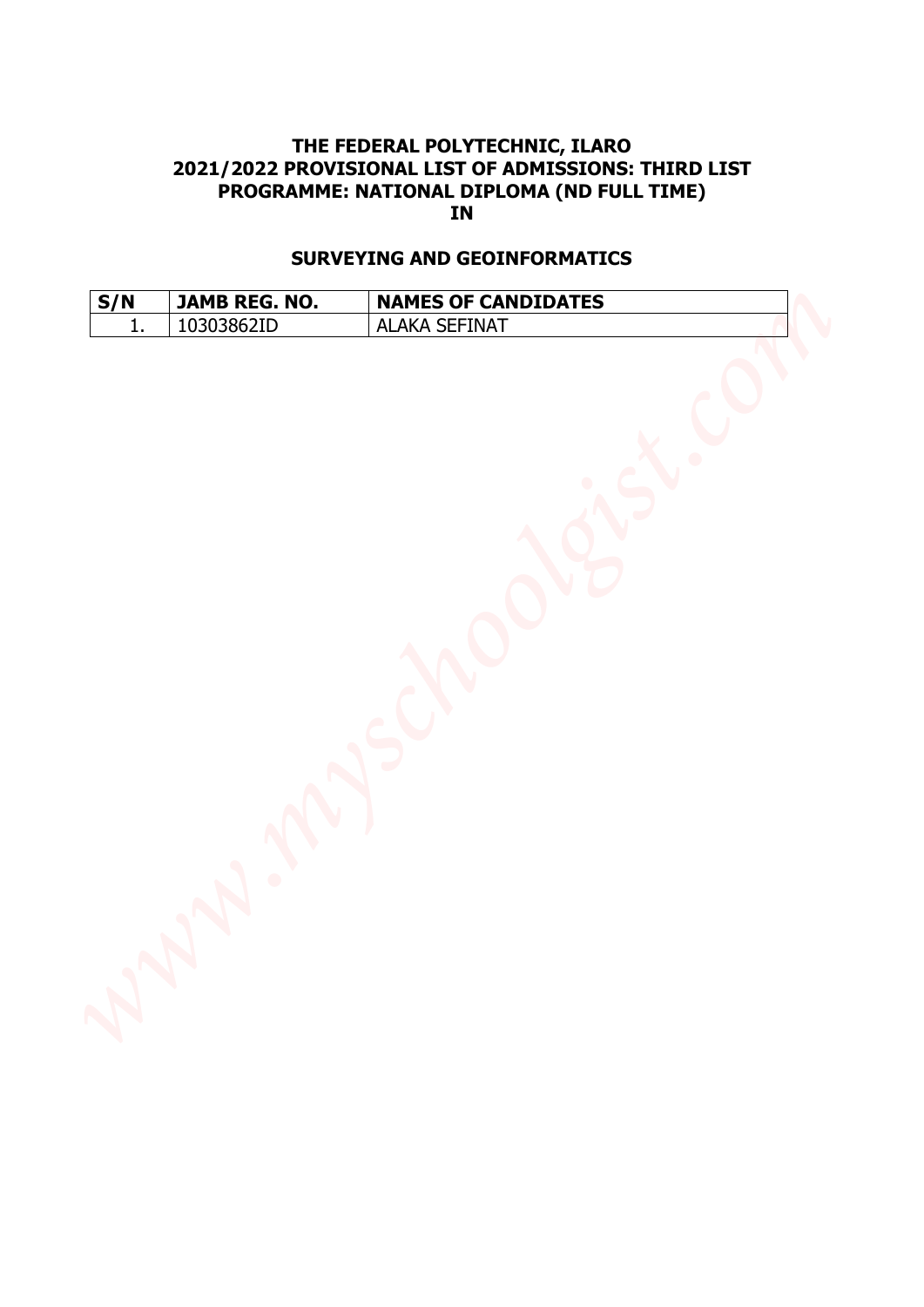### **TAXATION**

| <b>TAXATION</b> |                      |                                    |
|-----------------|----------------------|------------------------------------|
| S/N             | <b>JAMB REG. NO.</b> | <b>NAMES OF CANDIDATES</b>         |
| 1.              | 10426119GJ           | AGUNBIADE MUNIRUDEEN PELUMI        |
| 2.              | 11049851AD           | <b>BADMUS FATHIA AYOMIDE</b>       |
| 3.              | 10501166GF           | <b>EMMANUEL BLESSING MODUPEOLA</b> |
| 4.              | 10224625EH           | FATADE MICHEAL OLAMIDE             |
| 5.              | 10953967FA           | MADOJUTIMI AMINAT TAMILORE         |
| 6.              | 10232134CE           | <b>OBARO SAMSON ONOTUN</b>         |
| 7.              | 10638594DB           | OGUNBAYO OLUWATOBILOBA OMOTAYO     |
| 8.              | 10627573BH           | OLORUNNISOMO BUSHIRO ADEOLA        |
| 9.              | 11194464EF           | OLUJOBADE RACHEAL OPEYEMI          |
| 10.             | 10539922AD           | SHOMADE ROKEEB BABATUNDE           |
| 11.             | 10161541FC           | SOBAKIN ABDULLATEEF PELUMI         |
| 12.             | 11300249HE           | TIAMIYU YUSUF ADEREMI              |
|                 |                      |                                    |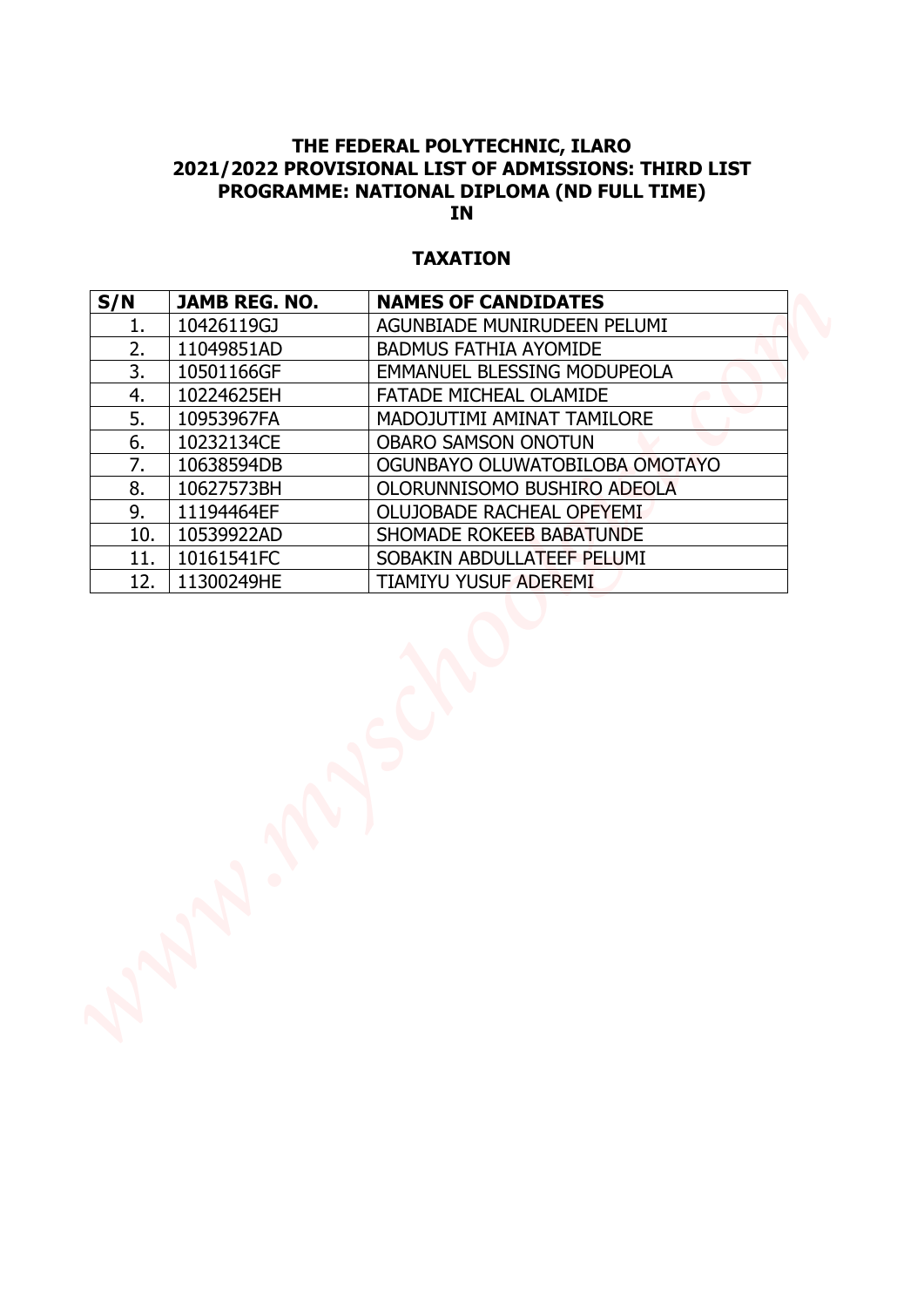### **TRANSPORTATION PLANNING AND MANAGEMENT**

| S/N | <b>JAMB REG. NO.</b> | <b>NAMES OF CANDIDATES</b>          |
|-----|----------------------|-------------------------------------|
| 1.  | 10357678ED           | ABDULAI FATIMOH BOLUWATIFE          |
| 2.  | 10837214EC           | ABIDAKUN WAZIR OKIKIOLA             |
| 3.  | 11209392HF           | ADEKUNLE DAMILARE AYOMIDE           |
| 4.  | 10797560IC           | AINA EMMANUEL ANJOLAOLUWA           |
| 5.  | 10198883GB           | AINA EMMANUEL OPEYEMI               |
| 6.  | 10489805AE           | <b>DUROJAYE OLUWATOFUNMI ESTHER</b> |
| 7.  | 10101882GE           | <b>LAWAL ZAINAB OMOBOLANLE</b>      |
| 8.  | 10456079BB           | MATTHEW-JOHN MICHAEL ESHINEGBAOLHA  |
| 9.  | 10809202HG           | OGUNLEYE SAIDAT OLASUMBO            |
| 10. | 11298439HC           | OGUNSOLA SULIAT MORENIKEJI          |
| 11. | 10837025CH           | OJEABULU FAVOUR EHINOMEN            |
| 12. | 10919657GD           | <b>OLANIYI GANIU BABATUNDE</b>      |
| 13. | 10763576IH           | <b>OLAWALE JOSHUA MARVELLOUS</b>    |
| 14. | 11295544CH           | OMOYINMI PRECIOUS OLABISI           |
| 15. | 10256678BF           | OYELUMADE FAITH ABIMBOLA            |
|     |                      |                                     |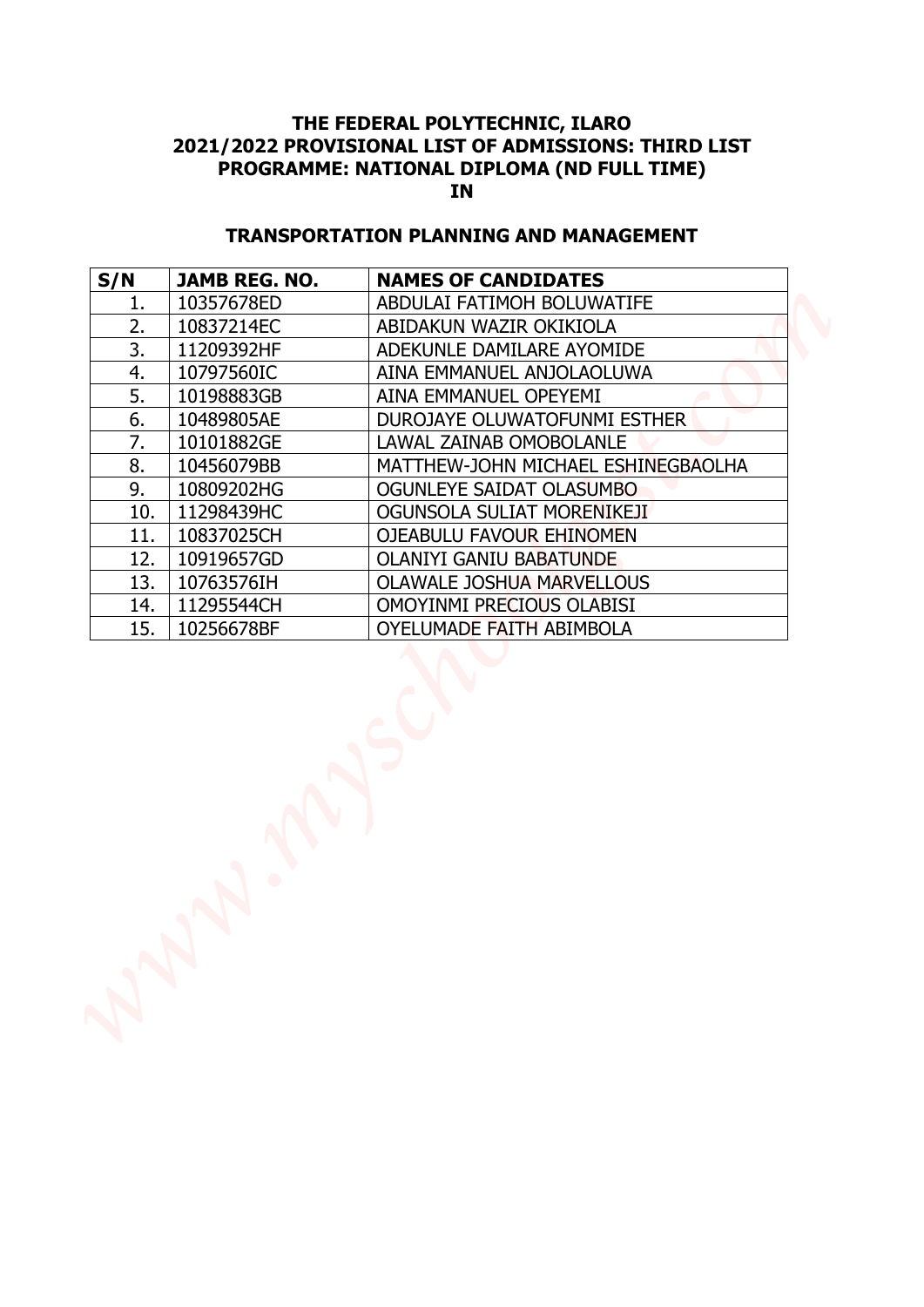### **URBAN AND REGIONAL PLANNING**

| S/N | <b>JAMB REG. NO.</b> | <b>URBAN AND REGIONAL PLANNING</b><br><b>NAMES OF CANDIDATES</b> |
|-----|----------------------|------------------------------------------------------------------|
| 1.  | 11177646FJ           | AJAYI THAOBAN OLAMIDE                                            |
| 2.  | 10189190EA           | AKINSANYA ANUOLUWAPO OLAYIWOLA                                   |
| 3.  | 10885960IA           | DAVID EMMANUEL OLUWATOBI                                         |
| 4.  | 10285582CB           | ODEJOBI BABATUNDE OLUWAFEMI                                      |
| 5.  | 10495988HJ           | OYELEYE VICTOR OLAMIDE                                           |
| 6.  | 10985142DD           | OYENEKAN AYODEJI JULIUS                                          |
| 7.  | 11082511JA           | RASHEED FARUQ BOLAJI                                             |
| 8.  | 10329543FI           | SOLOTAN AYOBAMI OLADIMEJI                                        |
|     |                      |                                                                  |